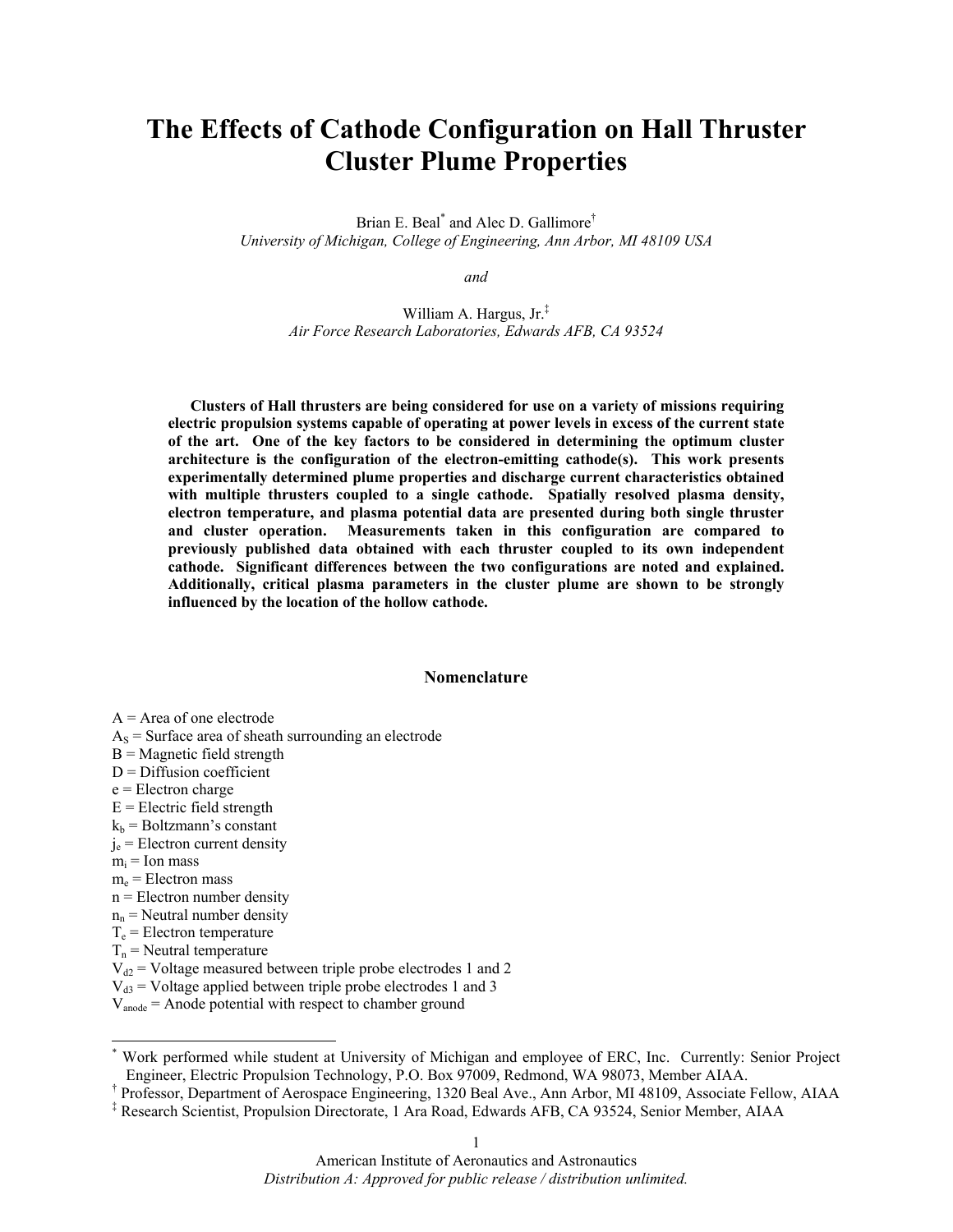$V_{\text{cath}}$  = Cathode potential with respect to chamber ground  $V_{\text{dis}}$  = Discharge voltage  $V_f$  = Floating potential  $v_D$  = Diamagnetic drift speed  $v_{ExB}$  = ExB drift speed  $\delta$  = Sheath thickness  $\lambda_D$  = Electron Debye length  $\sigma_{en}$  = Electron-neutral collision cross section  $\sigma_{ei}$  = Electron-ion collision cross section  $\phi$  = Plasma potential  $\mu$  = Electron mobility  $v_e$  = Electron collision frequency

 $\omega_c$  = Electron cyclotron frequency

# **I. Introduction**

Future space missions will require electric propulsion systems capable of operating at very high power levels compared to those currently in use.<sup>1,2</sup> One method being considered for reaching these power levels involves clustering multiple devices of moderate power to reach the total throughput desired. An attractive propulsion option for this class of mission is the Hall thruster due to its low specific mass, high thrust density, and high reliability.<sup>1,2</sup> In an effort to understand the technical issues related to operating multiple Hall thrusters in close proximity to each other, a cluster of four Busek BHT-200-X3 200-watt class devices has been studied in detail and reported on previously. 3-7

A cluster of thrusters may have a slightly lower efficiency and higher dry mass than a single, similarly powered thruster since larger engines have historically outperformed smaller thrusters. In contrast to this slight potential disadvantage in performance, however, recently published work has concluded that a cluster also offers several advantages over a monolithic thruster.<sup>1,2</sup> Examples of the benefits of clustering include improved system reliability due to the inherent redundancy of running multiple engines and the ability to throttle the system by simply turning off one or more thrusters.<sup>1,2</sup> Throttling the system in this way allows the cluster to operate at lower power without running any of the individual thrusters at off-design conditions. This characteristic of a cluster may prove beneficial on missions where either the available power or the propulsive needs change as a function of time. For example, a high-power cluster of Hall thrusters could be used for the initial low-earth orbit to geosynchronous orbit (LEO-GEO) transfer of a geosynchronous communications satellite. Upon reaching its final destination, one element of the cluster could then be used for north-south station keeping. In another situation, a cluster of thrusters could be employed on a solar-powered, deep-space probe to provide a high-thrust escape from Earth's gravity well. As the probe progresses away from the sun and the power available from the spacecraft solar arrays decreases, the number of thrusters in operation would decrease accordingly. Through careful design of the appropriate mission architecture, a cluster sized for the initial high-thrust maneuver would ultimately be capable of providing propulsion for a duration well in excess of the lifetime of an individual thruster. A final advantage of clustering is the high degree of system scalability. In principle, once the technical issues involved with operating a cluster are fully understood, a single flight-qualified engine could support a wide range of missions requiring various power levels by simply clustering the appropriate number of thrusters. Thus, enhanced scalability and flexibility make clusters attractive for many missions despite the potential reduction in full-power performance compared to large monolithic thrusters. In light of these advantages, as well as the inherent mass-saving benefits of electric propulsion in general, Aerojet was recently awarded a NASA contract to develop a 600-kW cluster of Hall thrusters in support of the President's Moon/Mars Initiative.

Although using a cluster of high-power thrusters for primary propulsion appears to be advantageous for many missions, including transportation of humans and cargo to the Moon and Mars, there are several systems integration issues that must be considered before clusters can be used in flight.<sup>1,2</sup> For example, it is imperative that the interaction of the plasma plumes both among the thrusters and with the spacecraft be understood. In an effort to address this issue, the electron number density, electron temperature, and plasma potential downstream of a lowpower cluster were measured using a combination of electrostatic probes. In each case, the profiles recorded in the cluster plume were compared to those measured downstream of an individual thruster. Previous works have demonstrated the methods by which knowledge of these key properties can be used to accurately predict critical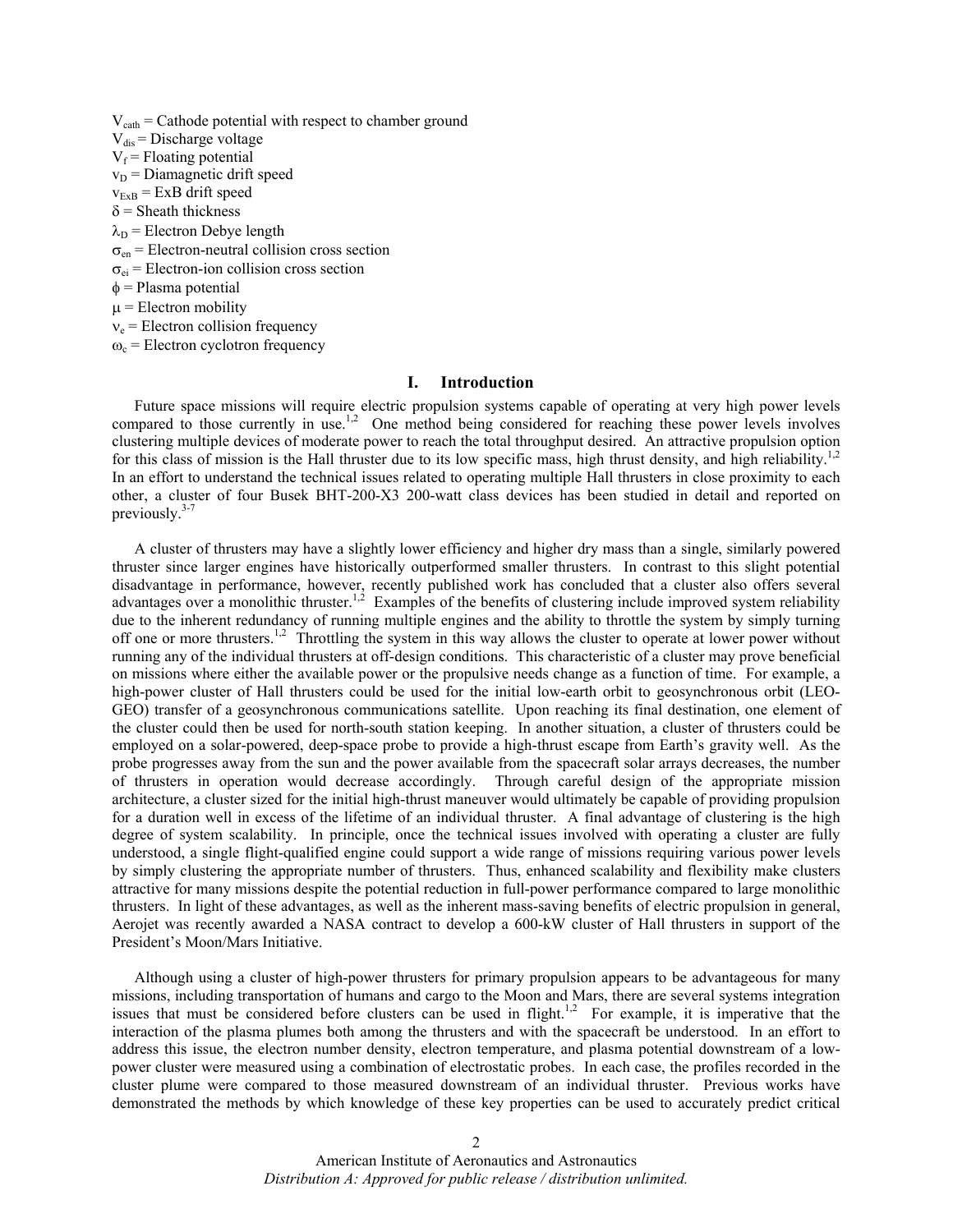plasma parameters downstream of a multi-thruster array when each thruster is operated independently, i.e. with its own dedicated hollow cathode and power circuit.<sup>6,7</sup> In this configuration, analytical methods were shown to be capable of predicting the electron number density, electron temperature, and plasma potential in a cluster plume to within the margin of error of typical plasma diagnostics.

Although the nominal (i.e. independent) cluster configuration considered previously may be preferred in many cases due to its favorable combination of modularity and scalability, there are some situations in which trade studies may show alternative cluster configurations to be advantageous. For example, it may be beneficial in some situations to operate a cluster of thrusters in parallel so that the entire assembly may be powered from a single, large PPU rather than several smaller ones. In other situations, performance benefits may be achieved by operating multiple thrusters from a single cathode. Since propellant injected through the hollow cathode is not accelerated through the engine, it provides no thrust and therefore reduces the overall specific impulse of the system. Clearly, operating multiple thrusters from a single cathode (without increasing the cathode mass flow rate or with an increase that is less than linear with emitted current) would mitigate the effects of this loss mechanism compared to operating each thruster with its own cathode. Although reliability considerations almost certainly eliminate the possibility of using a single cathode for neutralization of an entire multi-thruster array in an operational cluster design, a reconfigurable system that could support shared cathode operation in the event of a single-unit failure would provide significant risk reduction for spacecraft designers. This article examines some of the technical issues and challenges related to each of these alternative configurations.

# **II. Experimental Apparatus**

# **A. Cluster**

The cluster used in this experiment was composed of four Busek BHT-200-X3 200-watt class Hall thrusters. An earlier version of this thruster was reported to operate at an anode efficiency of 42% and specific impulse of 1300 seconds while providing 12.4 mN of thrust at the nominal operating conditions.<sup>8</sup> Each thruster had a mean discharge channel diameter of 21 mm and was operated on xenon propellant. The thrusters were arranged in a 2x2 grid with approximately 11.4 centimeters between the centerlines of nearest neighbors. Typical operating conditions for the BHT-200 are given in Table 1. Figure 1 shows the cluster during operation.

| Parameter                | Value           |
|--------------------------|-----------------|
| Discharge Voltage (V)    | $250 \pm 0.5$   |
| Discharge Current (A)    | $0.80 \pm 0.03$ |
| Cathode Voltage (V)      | $-8.5 \pm 1.0$  |
| Magnet Current (A)       | $1.0 \pm 0.03$  |
| Keeper Current (A)       | $0.5 \pm 0.05$  |
| Keeper Voltage (V)       | $13 \pm 1$      |
| Anode Mass Flow (sccm)   | $8.5 \pm 0.85$  |
| Cathode Mass Flow (sccm) | $1.0 \pm 0.1$   |
|                          |                 |

**Table 1. Typical operating parameters of the BHT-200.** 



**Figure 1. Two views of a low-power Hall thruster cluster during operation.**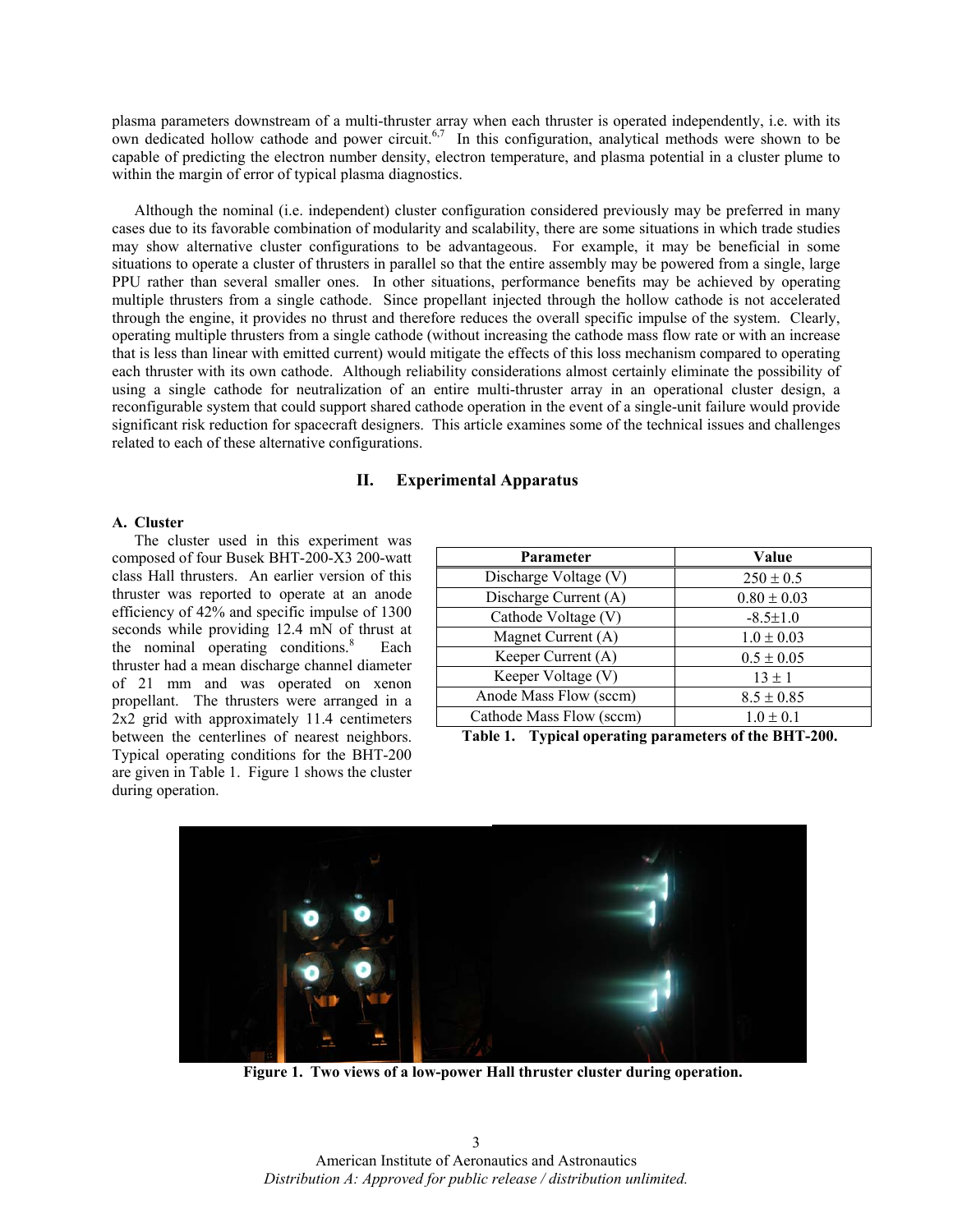The naming convention and coordinate system used throughout this experiment are shown in Fig. 2. As shown, the thrusters were labeled as TH 1-4 beginning in the upper left-hand corner and proceeding counterclockwise when viewed from downstream. The origin of the coordinate system was defined as the midpoint of the cluster in the displayed X-Y plane. The Z coordinate measured the distance downstream of the thruster exit plane. A threedimensional positioning system was used to sweep probes through the plasma plume.

Several different experimental configurations were tested to explore the various modes of cluster operation discussed in the previous section. In the first arrangement, both thrusters 2 and 3 were operated from a single discharge power supply, as sketched in Fig. 3. The main goal of operating the thrusters in parallel was to examine the possibility of cathode current sharing between the devices through the plasma plume. The electromagnet, keeper, and cathode heater circuits remained separate between the thrusters. The current emitted by each cathode was measured using powered Hall effect sensors.

In the second experimental configuration, two thrusters were operated from a single hollow cathode to examine the effects of cathode number and placement on plume properties. This was accomplished with two separate cathode arrangements. In one case, two thrusters were operated from cathode 3. Measurements were conducted at the Air Force Research Laboratory (AFRL) with thrusters 3 and 4 operating from cathode 3, while the shared cathode tests at the Plasmadynamics and Electric Propulsion Laboratory (PEPL) used thrusters 2 and 3 simply because of the different probe positioning systems used in these facilities. In both facilities, the xenon flow rate through the cathode remained constant at 1 sccm. The second neutralizer tested in this "shared cathode" configuration was a 6.35-



**Figure 2. The thruster naming convention and coordinate system used throughout this paper. For some of the tests reported here, an additional cathode (not shown) was located at the geometric center of the cluster.** 

mm (¼") Model HCN-252 hollow cathode available from Ion Tech, Inc. It was placed at the center of the cluster and operated with a constant 5 sccm xenon flow rate. Since there is no reason to suspect that the different cathode designs have any significant effect on the operation of the engines, comparing data obtained with the Ion Tech cathode to measurements made using the shared Busek cathode allows the effect of cathode location to be examined. The discharge circuit used during the shared cathode measurements is sketched in Fig. 4.



**Figure 3. A simplified sketch of the discharge circuit used to study parallel operation of multiple thrusters.**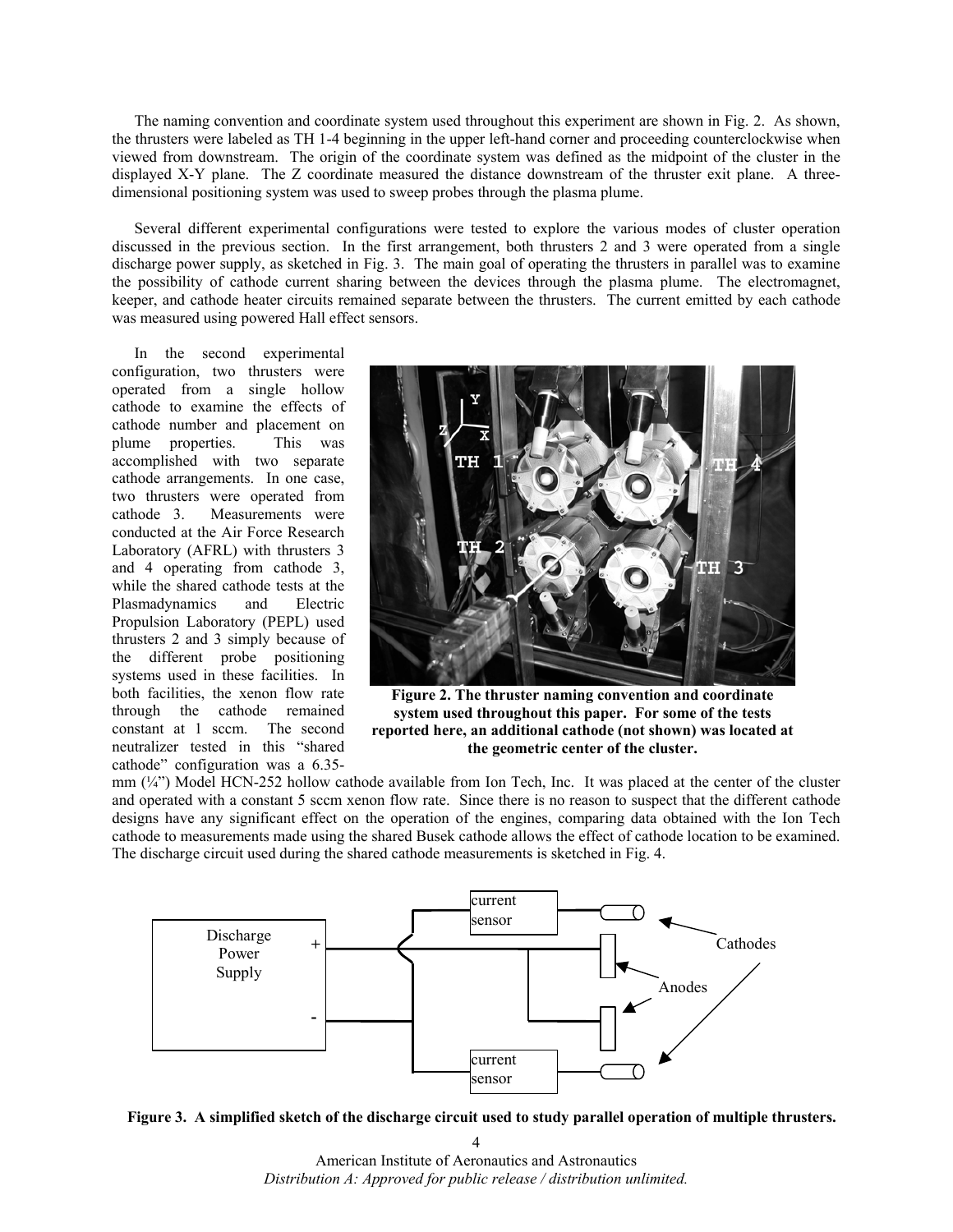

**Figure 4. A simplified sketch of the discharge circuit used to examine shared cathode operation.** 

## **B. Vacuum Facilities**

Two different vacuum facilities were used for various portions of the tests described here. The first was the Large Vacuum Test Facility (LVTF) at the University of Michigan. The LVTF is a stainless steel-clad, cryopumped chamber that is 6 meters in diameter, 9 meters long, and is described in detail elsewhere.<sup>6</sup> The LVTF features a maximum pumping speed of 240,000 liters per second on xenon and achieves a typical base pressure of approximately  $2.5x10^{-7}$  Torr. For the tests reported here, only four of the seven available cryopumps were used resulting in chamber background pressures ranging from  $1.1x10^{-6}$  for single-thruster operation to  $3.6x10^{-6}$  Torr (corrected for xenon) during operation of all four thrusters.

The second vacuum facility used in these experiments was Chamber 6 at AFRL. Chamber 6 is a 1.8 x 3.0 meter cylindrical, stainless steel vacuum chamber that is evacuated by one dual-stage cryopump and four single-stage cryopanels. During thruster operation, the chamber pressure stabilized at approximately  $6.1 \times 10^{-6}$  Torr for single thruster operation and 2.3x10-5 Torr for four-thruster operation. Both reported pressures are corrected for xenon.

# **C. Triple Probe**

The symmetric triple probe, originally developed by Chen and Sekiguchi, 9 is a convenient plasma diagnostic for collecting large amounts of electron temperature and density data due to the elimination of the voltage sweep required by other electrostatic probes. Additionally, since the probe as a whole floats, the disturbance to the ambient plasma is minimized compared to single Langmuir probes, which draw a net current from the discharge. The triple probe used for this experiment consisted of three tungsten electrodes insulated from each other by an alumina rod. The diameter of each electrode was 0.50 mm and the length extending past the end of the alumina was 5.0 mm. The electrodes were aligned parallel to the axis of each thruster and spaced approximately two electrode diameters apart. The probes were sized to criteria that allowed the standard thin sheath assumptions of



**Figure 5. The triple probe circuit used for measurement of plasma density and electron temperature.**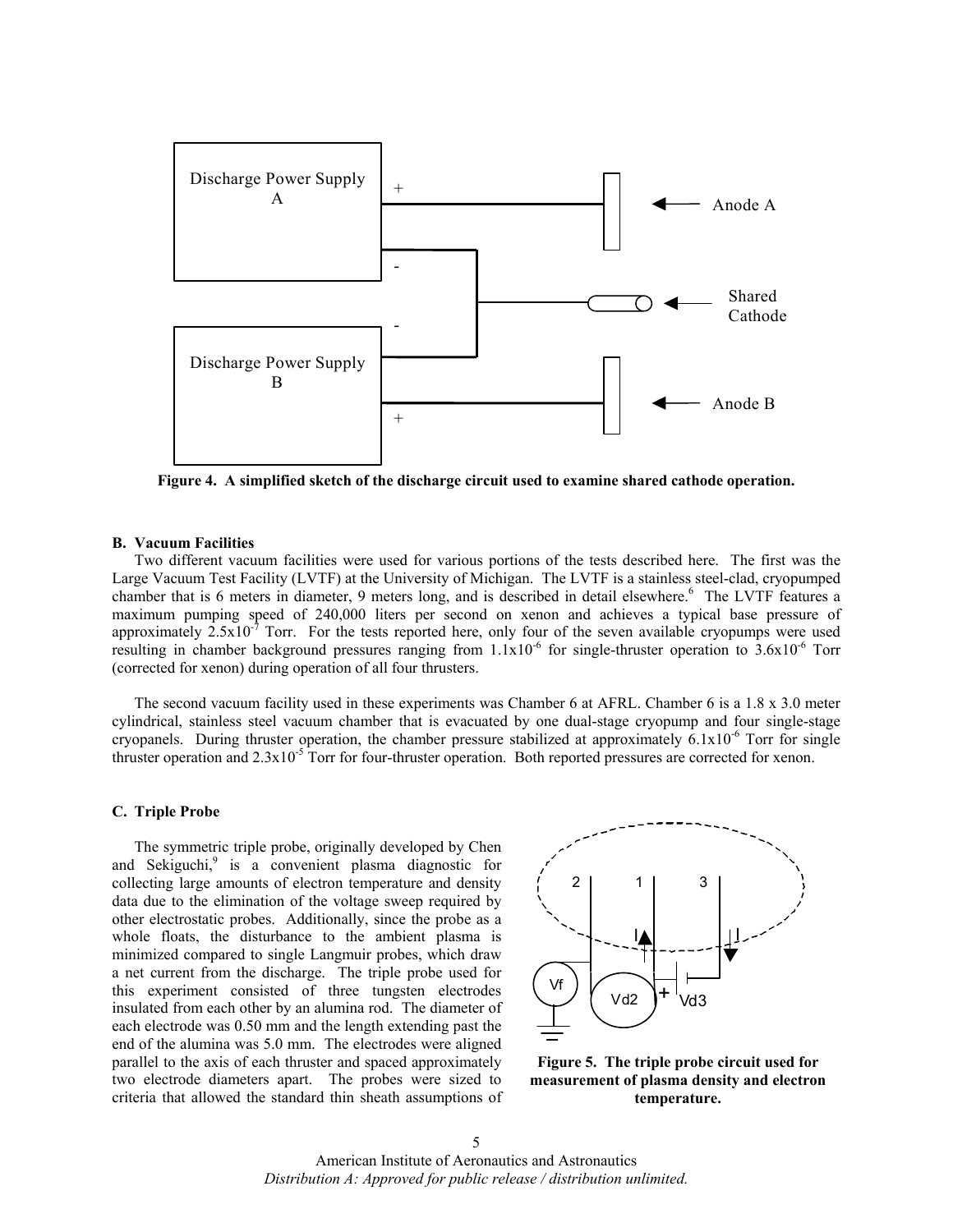probe theory to be applied.<sup>10</sup> Further, it was assumed that the electrodes were sufficiently separated to avoid interaction with each other and that the spatial gradients of plasma properties were sufficiently small to ensure that all three electrodes were exposed to identical plasmas. A schematic of the triple probe circuit is shown in Fig. 5. In this work, electrode 2 was allowed to float while the voltage,  $V_{d3}$ , was applied by a laboratory power supply with floating outputs. For the tests reported here,  $V_{d3}$  was set to 12 volts. The probes were numbered in order of decreasing potential such that probe 2 was at the floating potential while probes 1 and 3 were biased above and below the floating potential, respectively.

The method used to determine plasma properties from measured probe data begins with the probe characteristics derived by Chen and Sekiguchi and given in Eqns. 1-2.<sup>9</sup> In these equations,  $n_e$  is the electron number density, which is equal to the ion number density through the quasineutrality assumption. The electron temperature is represented by  $T_e$ , and ion and electron masses are denoted by  $m_i$  and  $m_e$ , respectively. The symbol A denotes the surface area of a single electrode, e is the electron charge, and  $k<sub>b</sub>$  is Boltzmann's constant. Equations 1 and 2 are first used to obtain an estimate of the electron number density and electron temperature. These estimates are then used to determine a value of the sheath thickness, δ, surrounding each electrode based on the derivation given by Hutchinson and shown in Eqn. 3, where  $\lambda_D$  is the electron Debye length.<sup>11</sup> The sheath thickness, according to this method, is approximately 5 Debye lengths for a xenon plasma. The value of thickness given by Eqn. 3 is then used to calculate the surface area of the sheath around each electrode,  $A_s$ , according to Eqn. 4, where  $r_p$  is the probe radius. This updated value of the effective electrode collection area is substituted back into Eqn. 1 to determine an updated value of the plasma density, and the routine proceeds iteratively until the solution converges.

$$
n = \left(\frac{em_i}{k_b T_e}\right)^{\frac{1}{2}} \frac{I \exp\left(\frac{1}{2}\right)}{A e^{\frac{3}{2}} \left[\exp\left(\frac{eV_{d2}}{k_b T_e}\right) - 1\right]}
$$
(1)

$$
\frac{1 - \exp\left(\frac{-eV_{d2}}{k_b T_e}\right)}{1 - \exp\left(\frac{-eV_{d3}}{k_b T_e}\right)} = \frac{1}{2}
$$
\n(2)

$$
\delta = 1.02 \lambda_D \left[ \left( \frac{1}{2} \ln \left( \frac{m_i}{m_e} \right) \right)^{1/2} - \frac{1}{\sqrt{2}} \right]^{1/2} \left[ \left( \frac{1}{2} \ln \left( \frac{m_i}{m_e} \right) \right)^{1/2} + \sqrt{2} \right]
$$
(3)

$$
A_{S} = A \left( 1 + \frac{\delta}{r_{p}} \right) \tag{4}
$$

The method of data analysis used in this article is believed to provide measurements that are of essentially constant validity over most of the sampled region by explicitly accounting for the slight variations in the effective collection area of the probe that occur due to changes in the sheath thickness. Various previously published error analyses indicate that the absolute uncertainty in the calculated electron temperature and number density for typical triple probes are generally less than 30% and 60%, respectively.<sup>9,12</sup> The relative uncertainty between two data points recorded using the same probe is believed to be significantly lower than the absolute uncertainty because many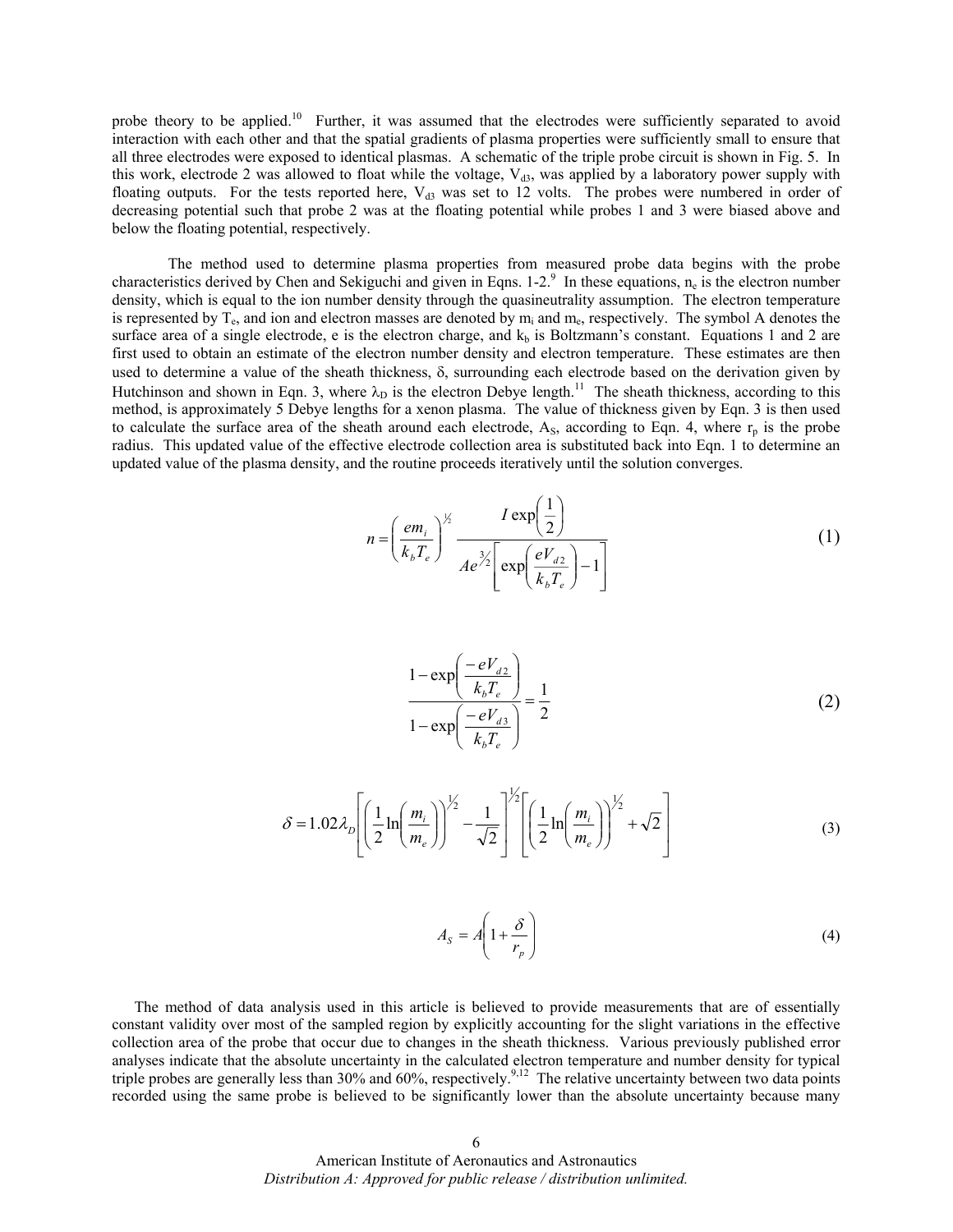potential sources of error (i.e., uncertainty in probe dimensions, slight asymmetry of the electrodes, etc.) remain constant over the entire spatial region.

#### **D. Emissive Probe**

Plasma potential measurements were conducted using a floating emissive probe similar to the one described by Haas, *et al*. The emitting portion of the probe consisted of a loop of 0.13 mm diameter tungsten filament, the ends of which were inserted into double bore alumina tubing along with 0.51 mm diameter molybdenum wire leads. Short lengths of tungsten wire were inserted into the alumina tube to insure contact between the emitting filament and molybdenum leads. The diameter of the emitting filament loop was approximately 3 mm. Fig. 6 shows a sketch of the emissive probe and control circuit. The normal to the plane of the loop formed by the emitting filament was oriented in the X direction shown in Fig. 2.



**Figure 6. The emissive probe and circuit used for plasma potential measurements.** 

The theory of the emissive probe is well established and results in the conclusion that a thermionically emitting filament in a low-temperature plasma will approach the local plasma potential when its emitted electron current is sufficient to neutralize the plasma sheath.<sup>14</sup> For this experiment, the current necessary to heat the probe was provided by a programmable power supply with floating outputs. At each location in the plume, the current was steadily increased and the potential with respect to ground at the negative terminal of the power supply was recorded. This method allowed for verification of a well-defined plateau in the voltage-current trace indicating neutralization of the plasma sheath. Considering that the voltage drop across the emitting filament never exceeded 6 V and the potential was measured at the negative terminal of the probe, the absolute uncertainty in the plasma potential measurements is estimated to be -3, +6 V. The relative uncertainty between data points obtained using the same probe is believed to be significantly smaller than this value because the main source of uncertainty, the  $\sim$ 5 V potential difference across the emitting filament, remained nearly constant over the entire sampled range. The relative uncertainty between data points is therefore conservatively estimated to be  $\pm 1.5$  V and is dominated by variations in electron temperature that can influence the small potential drop across the sheath surrounding the emitting filament.

# **III. Results**

## **E. Discharge Current Characteristics**

Discharge current characteristics recorded with two thrusters (TH2 and TH3) operating in parallel are shown as a function of time in Fig. 7. As shown, the current flowing through each anode is approximately 0.80 amps and is nearly constant between the thrusters. This is to be expected since the anode current is controlled primarily by the propellant mass flow rate through each engine. The cathode current traces, on the other hand, show distinct differences between the two units with cathode 3 supplying nearly all of the current necessary to operate both engines. The source of this dominance is not entirely clear, but may be due to minor variations between the cathodes resulting in one having a slightly lower affinity for electron emission. This creates a higher effective resistance for current flowing through that cathode and electrons, choosing the path of least resistance, flow preferentially through cathode 3. In Fig. 7, the constant 0.50 amp keeper current flowing through each cathode has been subtracted from the displayed traces. The high current levels recorded during the first few minutes of operation were due to operation of the cathode heaters, which were turned off after the system reached steady-state operation.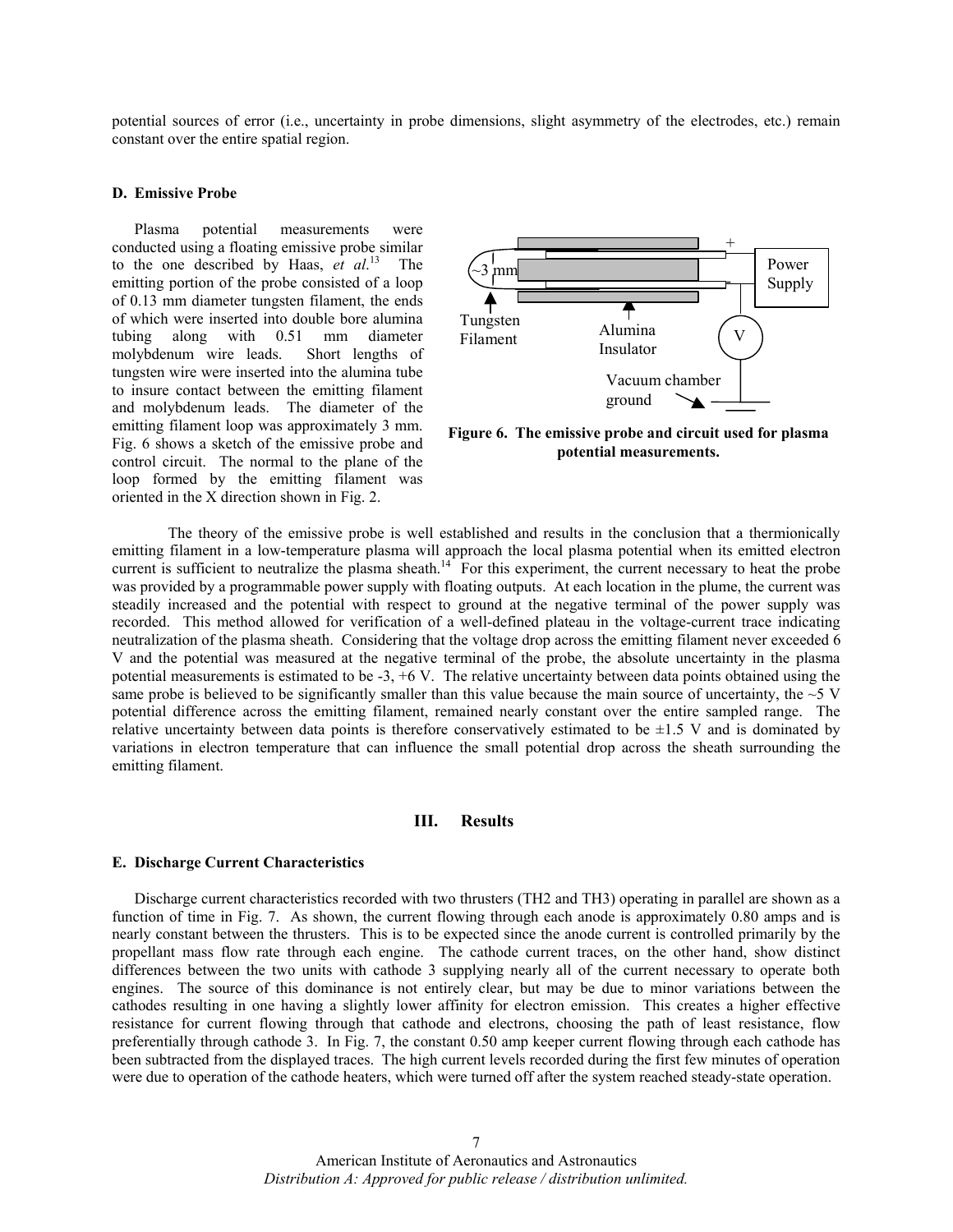

**Figure 7. Anode and cathode currents measured during parallel operation of TH2 and TH3 from a single power supply. Note the large fraction of the total current emitted by cathode 3 despite the fact that both cathodes were operated in an identical manner (i.e. with identical mass flow rates and in equivalent locations relative to the thrusters).** 

The dominance of one cathode displayed in Fig. 7 has potentially important implications for cluster design. In particular, it implies that each cathode in a cluster of thrusters intended for parallel operation should be capable of supplying sufficient current to neutralize the entire cluster since it is doubtful that variability in the key parameters of various cathodes could be reduced enough to prevent one cathode from dominating the discharge. Drawing sufficient charge from a single cathode is not particularly challenging for a low-power cluster with a total current throughput of only a few amps, but for the very high-power systems in which clusters will likely be implemented (e.g. the 600-kW array currently under development) emission of the entire cluster current from a single hollow cathode may prove to be impractical. In this case, the power processing unit (PPU) may need to be modified to ensure that the current flowing through each cathode remains at an acceptable level. The added complexity

associated with the current balancing circuitry or active control system could potentially negate any performance and mass advantages associated with using a single, large PPU instead of several smaller ones. The result observed here has implications for the design of large monolithic thrusters, as well as clusters. Based on the data shown in Fig. 7, it can be concluded that operation of a single thruster with multiple smaller cathodes intended to jointly emit the required electron current is likely to be unsuccessful unless precautions are taken to ensure equal loading.

Turning our attention to the case where two thrusters were operated with individual power supplies and a single, shared cathode, it was found that no particularly interesting or



**Figure 8. Discharge current characteristics with two thrusters coupled to a single cathode. Note the distinct difference in TH2 current oscillations depending on whether or not TH3 was in operation.**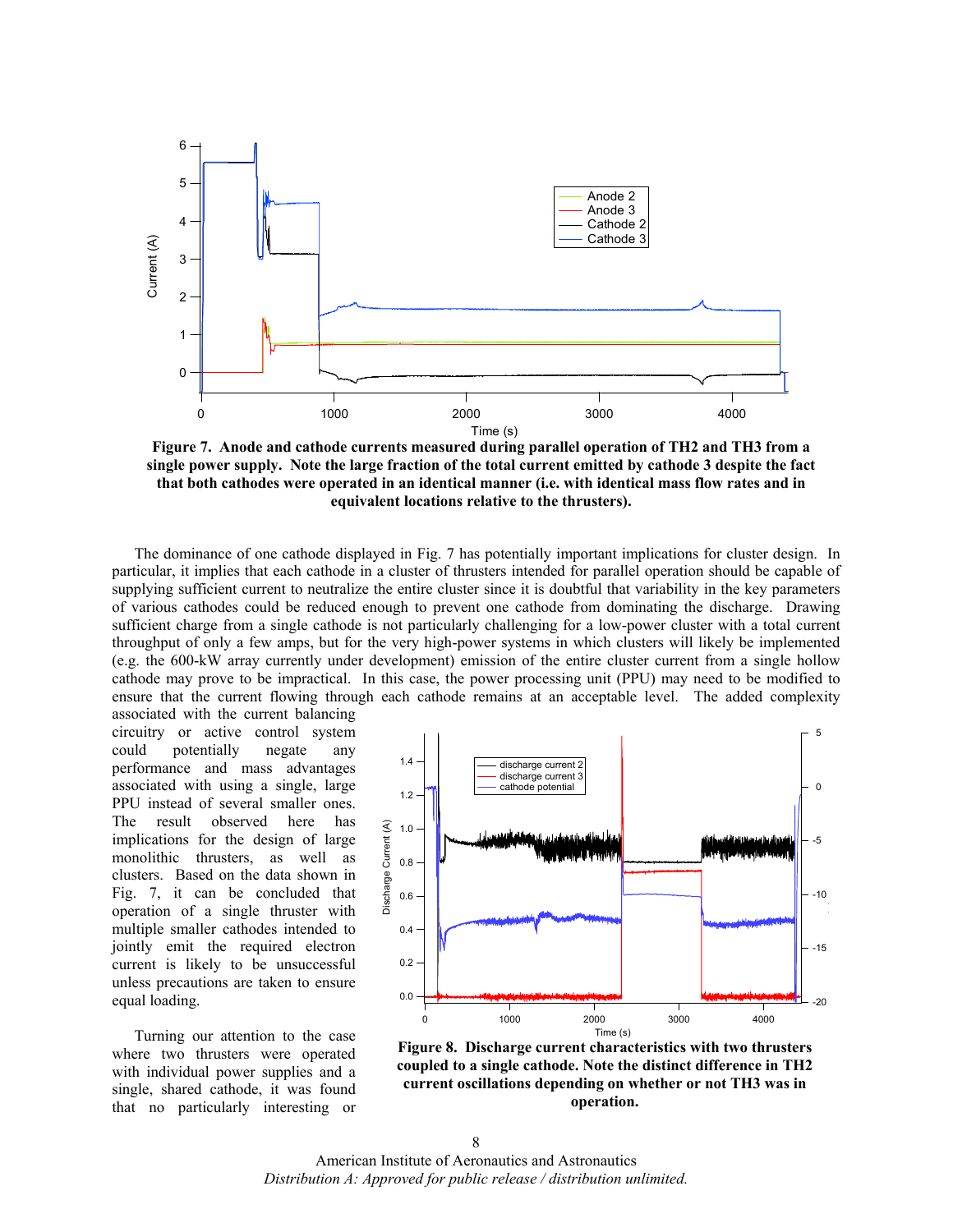surprising phenomena occurred when both thrusters were operated simultaneously. Running a single thruster from a distant cathode, on the other hand, caused significant changes in operating conditions. The discharge current and cathode potential data displayed in Fig. 8 were obtained with both TH2 and TH3 coupled to cathode 3 in the LVTF. As shown, when TH2 was operated alone with cathode 3 (i.e. from Time=0 to approximately Time=2300 seconds), the discharge current was slightly higher than normal and the magnitude of current oscillations was also higher than observed in the nominal configuration.<sup>6</sup> This is consistent with previously published measurements that showed the electromagnetic noise radiated from a larger Hall thruster to increase as the distance between the engine and cathode was increased.<sup>15</sup> When TH3 was ignited (at approximately Time=2300 seconds), the discharge current and magnitude of oscillations in TH2 decreased to near nominal levels. At the same time, the cathode potential increased (moved closer to ground) by about 2.5 volts, thus bringing it to near the nominal level. When TH3 was then shut off (at approximately Time=3200 seconds) without changing any settings to TH2, the discharge current and cathode potential returned to their original, anomalous values. Possible causes of this behavior will be discussed in Section 4.

#### **F. Plasma Density**

The triple probe was used to measure the plasma density in the plume for both shared cathode configurations: with the Ion Tech cathode shared and with cathode 3 shared. Measurements were obtained in Chamber 6 with thrusters 3 and 4 operating individually and simultaneously. Figures 9 through 11 show the profiles recorded at five different axial locations in the plume. Although these plots each contain a large amount of data, the colors and symbols have been chosen to enhance clarity. As the legend shows, all of the blue traces were obtained with the thrusters sharing the Ion Tech cathode located at the center of the cluster. The data recorded with cathode 3 shared are depicted in red. Measurements made with thruster 3 operating alone are represented by diamonds, thruster 4 by circles, and both thrusters operating together by triangles. The thick black line in each figure depicts the density profile measured with each thruster operating in conjunction with its own Busek cathode, i.e. in the nominal configuration reported previously. $6,7$ 

The plasma density measurements shown below reveal several interesting features related to shared cathode operation. First, the density downstream of a cluster operating with a single neutralizer cannot be predicted by simply summing the contributions from each individual thruster, as they can in the completely modular configuration.<sup>6,7</sup> This is particularly evident from examination of the data taken with cathode 3 shared. In this situation, thruster 3 shows no unusual plume characteristics when operating alone, which is to be expected since it is coupled to its own cathode. When thruster 4 is operated from this same cathode, however, the plume appears very diffuse and the peak density is more than a factor of 10 lower than the one measured with the engine coupled to its own cathode. Most surprising is that the density downstream of thruster 4 increases to near the nominal profile (within about 25%) when TH 3&4 are operated simultaneously. Clearly, operating both thrusters together changes the basic operation of thruster 4, thus eliminating the possibility of predicting the cluster plume via superposition. Incidentally, the data presented here confirm the previous statement that it is the location of the hollow cathode and not the specific design of the electron emitter that causes changes in the plume properties. This is obvious since the profile downstream of thruster 4 differs greatly from that of thruster 3 when each is operated individually with cathode 3. Increasing the distance between the thruster and the neutralizer seems to dramatically decrease the plasma density in the plume.

Examination of the data taken with the thrusters coupled to the central Ion Tech cathode reveals similar trends to those discussed above. Since this cathode is significantly farther away from the anode of each thruster than the cathodes of the nominal configuration, the lower density observed in the plume with each thruster running individually is consistent with the observations reported above. When both thrusters are operated together, the peak density downstream of each engine increases significantly compared to the level measured during individual operation. The plasma density with both thrusters operating from the central cathode, however, falls short of the ones measured with cathode 3 shared as well as those measured in the nominal configuration.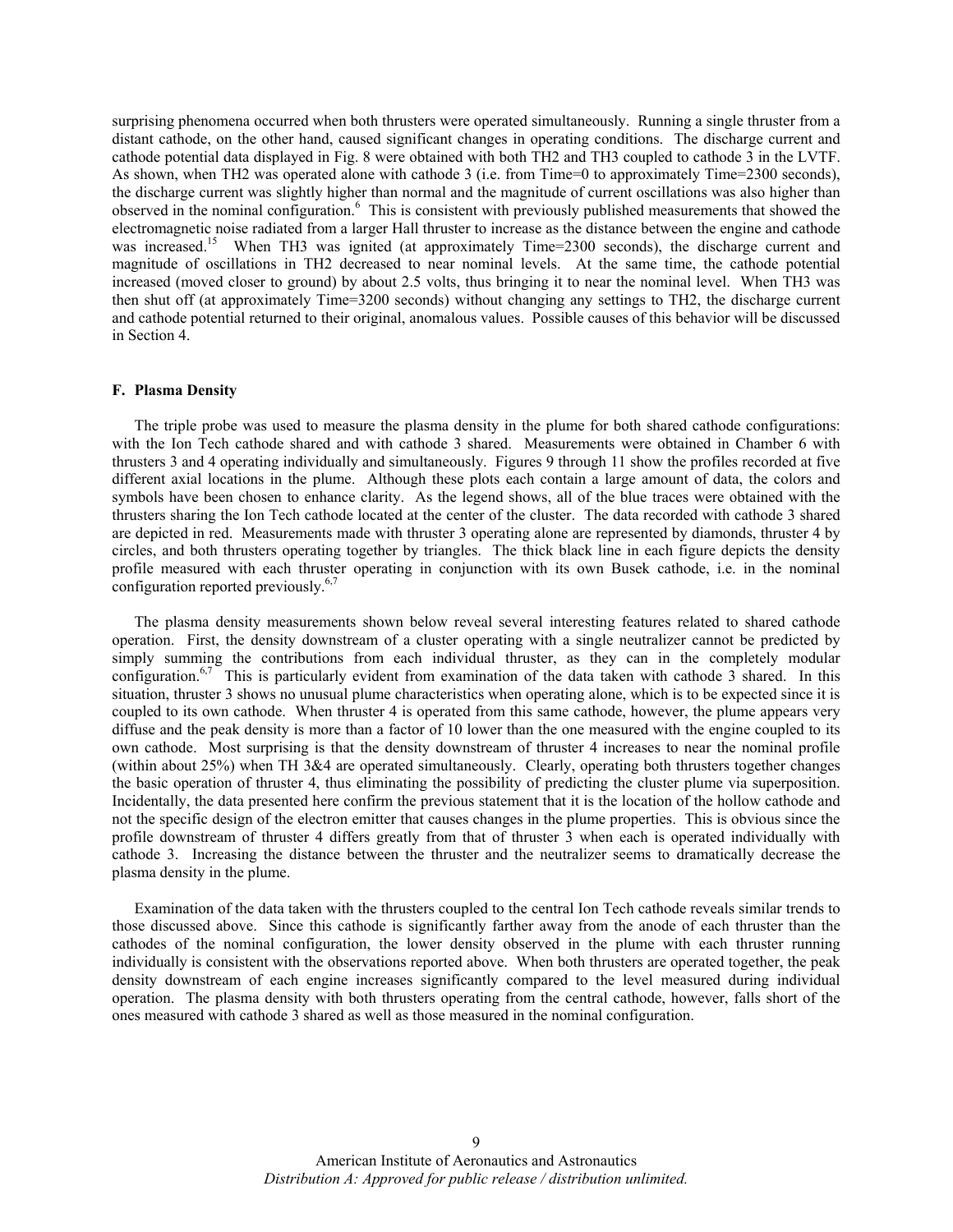

**Figure 9. Plasma density recorded 50 mm downstream of TH3 and TH4 for various cathode coupling conditions. Note the low plasma density downstream of a thruster operated from a distant cathode.** 



**Figure 11. Plasma density measured 150 mm downstream of TH3 and TH4 for various cathode configurations.**



**Figure 10. Plasma density profiles measured 100 mm downstream of TH3 and TH4 for various cathode configurations. Red traces were recorded with both thrusters coupled to cathode 3; blue traces were recorded during operation of the cathode in the center of the cluster.** 

While Figs. 9-11 show clearly that the location of the cathode has a significant effect on the properties in the plasma plume, they do not explain why this is the case. To provide a more extensive database for studying possible causes, several additional sets of measurements were obtained at PEPL with thrusters 2 and 3 coupled to cathode 3. The configurations tested were:

- (1) TH2 running alone.
- (2) TH2 running and propellant flowing through TH3 (without a discharge). Testing with propellant flowing through thruster 3 allows the effect of collisions to be evaluated (qualitatively, at least) by increasing the local neutral density in the region between cathode 3 and thruster 2.
- (3) TH2 running with propellant flowing through TH3 and electromagnet 3 energized.
- (4) Thrusters 2 and 3 operating simultaneously from cathode 3.

The plasma density profiles recorded at three different locations downstream of thrusters 2 and 3 at PEPL are displayed in Figs. 12-14 below. As shown in these plots, operating thruster 2 alone with cathode 3 resulted in a very diffuse plume with a low plasma density in agreement with the behavior discussed above. The addition of flow through thruster 3, and the concomitant increase in local pressure, caused the density in the plume to increase by about a factor of two, although it remained far below the levels exhibited during normal operation. Energizing the electromagnet of thruster 3 had no discernible effect. Finally, igniting thruster 3 caused the plasma density downstream of both thrusters to increase dramatically to levels consistent with those reported previously for operation in the independent, modular configuration. $6,7$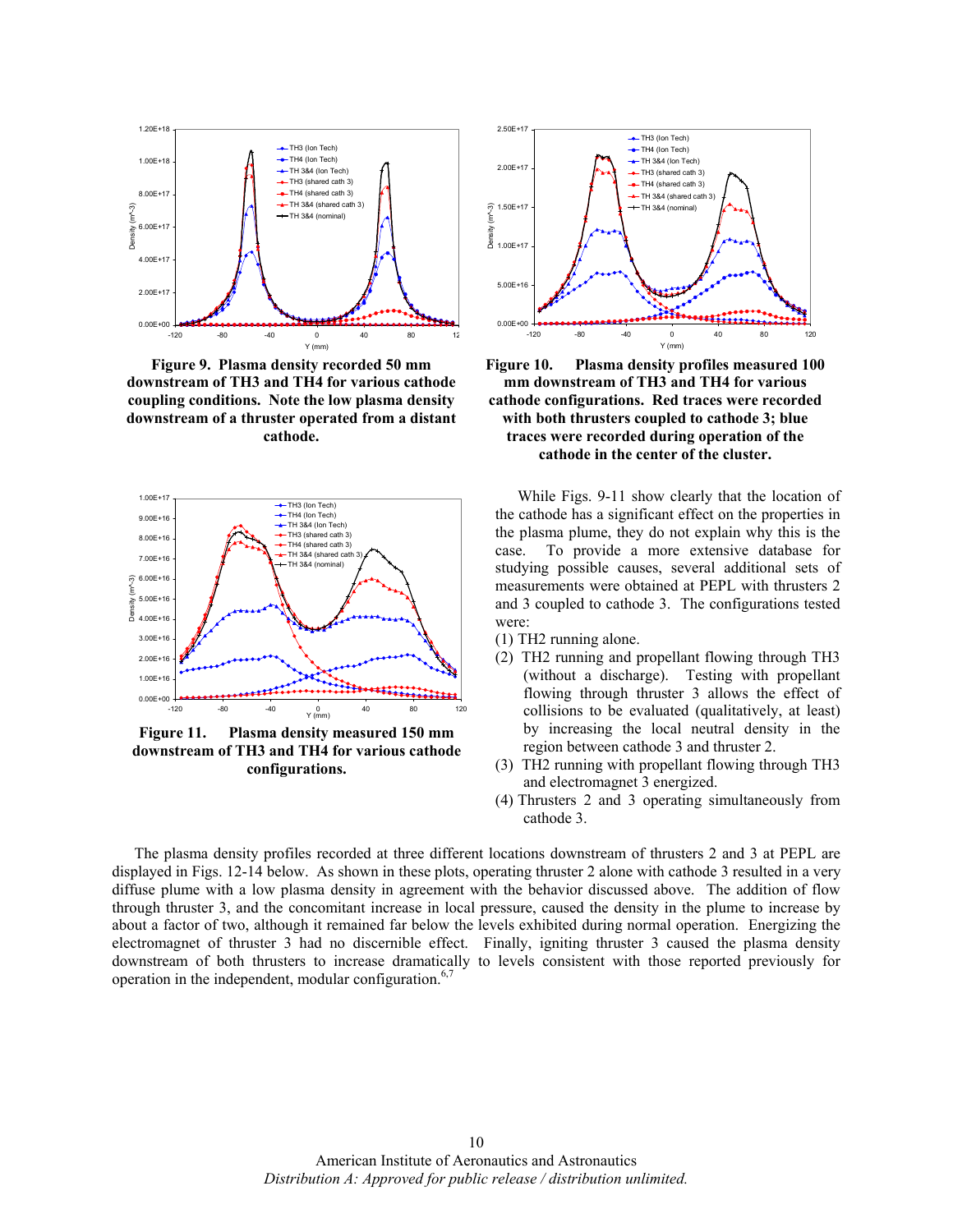

**Figure 12. Plasma density profiles measured 70 mm downstream of TH2 and TH3 for various operating parameters. Both thrusters were coupled to cathode 3.** 



**Figure 14. Plasma density profiles 120 mm downstream of two thrusters operating from a shared cathode.** 



**Figure 13. Plasma density profiles measured 120 mm downstream of TH2 and TH3 during operation from a shared cathode.**

#### **G. Electron Temperature**

The same triple probe used to obtain the density measurements presented in the previous section also gave the local electron temperature. Figures 15 through 17 show the electron temperatures measured in Chamber 6 at AFRL for the two different shared cathode experiments. As shown, the electron temperature downstream of a thruster tended to increase when it was operated with a distant cathode. For example, when TH4 was operated in conjunction with cathode 3, Fig. 15 shows that the temperature peaked at over 10 eV compared to approximately 3 eV during operation with a normally-positioned cathode.<sup>6,7</sup> Coupling to the Ion Tech cathode in the center of the cluster

caused similar behavior and the peak electron temperature with one engine running rose to approximately 6 eV. As expected, the peak electron temperature decreased with increasing downstream distance. Even at an axial distance of 150 mm, or approximately 7 thruster diameters, the temperature downstream of TH4 remained approximately a factor of two higher when operated from a distant cathode compared to a local one. Regardless of which cathode was used, running multiple thrusters tended to reduce the electron temperature in the plume, bringing it closer to the normal level. Operating both thrusters in conjunction with cathode 3 caused the electron temperature to fall to almost exactly the nominal values, while it remained somewhat above normal during operation of the Ion Tech cathode.<sup>6</sup>

Electron temperatures measured at three axial locations in the LVTF with thrusters 2 and 3 sharing a single Busek cathode are shown in Figs. 18-21. As expected from the measurements obtained in Chamber 6, operating TH2 with the distant cathode 3 caused the electron temperature in the plume to rise well above the values measured in the nominal configuration.<sup>6</sup> In this mode, the temperature along the centerline of TH2 was approximately 6.5 eV at Z=70 mm and fell to less than 2.5 eV by 170 mm downstream of the exit plane. When an 8.5 sccm propellant flow was initiated through thruster 3 (without igniting a discharge), the electron temperature downstream of TH2 fell to about 3.5 eV at 70 mm and 1.5 eV by 170 mm downstream. This is similar to the behavior of the plasma density, which also showed significant changes when the average neutral density between the thruster and cathode was increased. Energizing the electromagnet of thruster 3 had very little effect on the temperature in the plume. When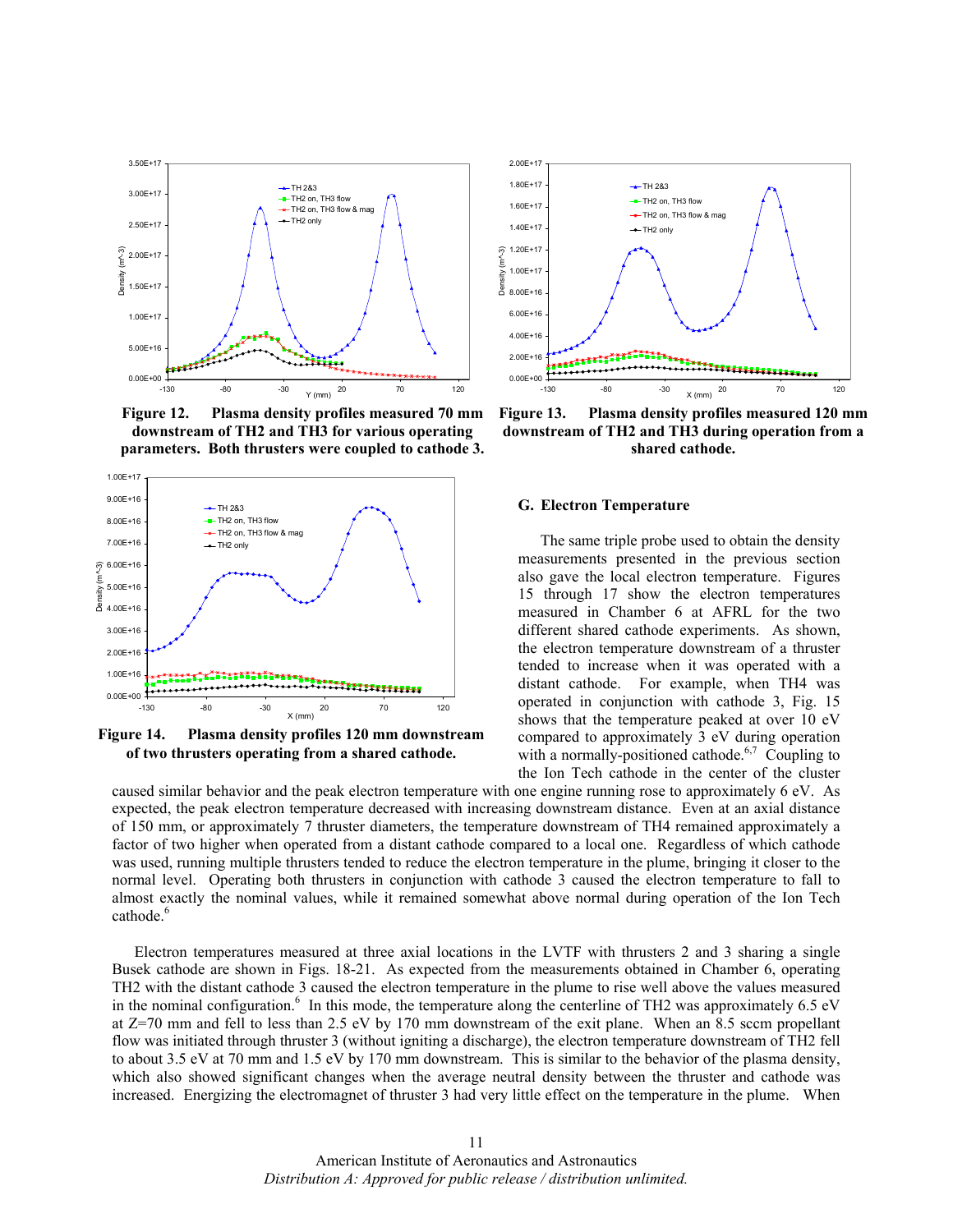thruster 3 was operated in conjunction with thruster 2, the electron temperature fell to nominal levels and exhibited a high degree of symmetry between the plumes of the two engines, despite the fact that the hollow cathode was much closer to TH3 than it was to TH2. It can therefore be said that increasing the local pressure and running multiple thrusters both tend to decrease the electron temperature in the plume for clusters operated with a single cathode. A possible explanation for this behavior will be discussed in Section IV.



**Figure 15. Electron temperature profiles measured 50 mm downstream of TH3 and TH4 in Chamber 6. Note the high electron temperature downstream of TH4 (at Y=57.5 mm) when operated from cathode 3.** 



**Figure 16. Electron temperature profiles recorded 100 mm downstream of TH3 and TH4 for various cathode configurations.** 



**Figure 17. Electron temperature profiles 150 mm downstream of TH3 and TH4.** 



**Figure 18. Electron temperature measured at Z=70 mm with TH2 and TH3 coupled to cathode 3.** 



**Figure 19. Electron temperature profiles at Z=120 mm Figure 20. Electron temperature profiles at Z=170 mm**

American Institute of Aeronautics and Astronautics *Distribution A: Approved for public release / distribution unlimited.* 12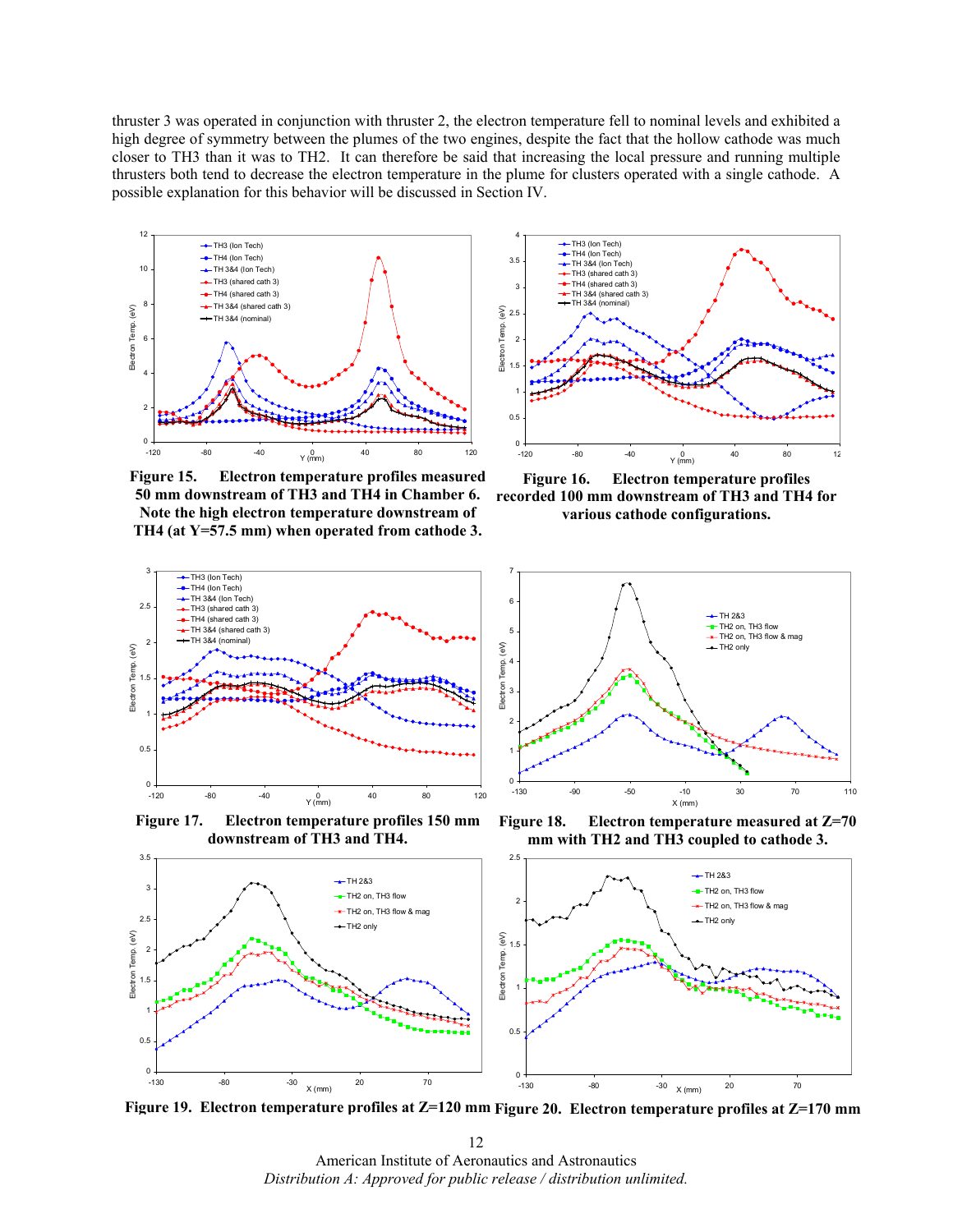#### **H. Plasma Potential**

Like the plasma density and electron temperature, the plasma potential profiles in the plume also exhibited major changes from the nominal values when the cluster was operated with a single, shared cathode. Figures 21-23 show potentials measured downstream of TH 3&4 for several different configurations. As shown, operating a single thruster from the 3.2-mm  $(\frac{1}{4})$  Ion Tech cathode located at the center of the cluster caused the peak potential at Z=50 mm to increase to more than 50 volts compared to a normal value of just over 20 volts at this location. Operating both thrusters together with this cathode caused the peak plasma potential to fall to about 35 volts at this location. Similar to the behavior observed in the profiles of number density and electron temperature, coupling two thrusters to a single Busek cathode located in close proximity to one of the devices resulted in plasma potentials nearly identical to the ones recorded with each thruster operating independently. As expected, all of the potentials decreased with increasing axial distance. The relative positions of the curves, however, remained consistent, with the two-thruster, shared central cathode potentials falling between the nominal values and those measured with a single thruster operating from the central cathode.



Figure 21. Plasma potential recorded at Z=50 mm with TH Figure 22. Plasma potential at Z=100 mm measured in **3&4 coupled to cathode 3. Chamber 6.**



**Figure 23. Plasma potential at Z=150 mm for various cathode configurations.** 

To examine the effects of neutral density and magnetic fields on the plasma potential profiles, additional experiments were performed at PEPL. Like the triple probe measurements, these data were recorded downstream of TH 2&3 with both devices tied to cathode 3. The resulting data are presented in Figs. 24-26 below. The curves labeled "TH2 plus TH3 flow" represent data obtained with thruster 2 running and 8.5 sccm of xenon flowing through thruster 3, while the flow through thruster 3 was increased to 17 sccm for the curves labeled "TH2 plus TH3 double flow."

As shown in Figs. 24-26, the plasma potential downstream of TH2 was much higher at a given axial location when operated with cathode 3 than it was in

the nominal configuration presented previously.<sup>6,7</sup> Since the boundary conditions of the potential field were set by the applied discharge voltage, these measurements depict a "pushing out" of the plasma potential such that a larger fraction of the potential drop occurred outside of the discharge channel. The stronger electric fields outside of the engine may have a detrimental effect on thruster performance because they can be expected to lead to increased beam divergence. The plots below show that increasing the neutral density, and therefore the particle pressure,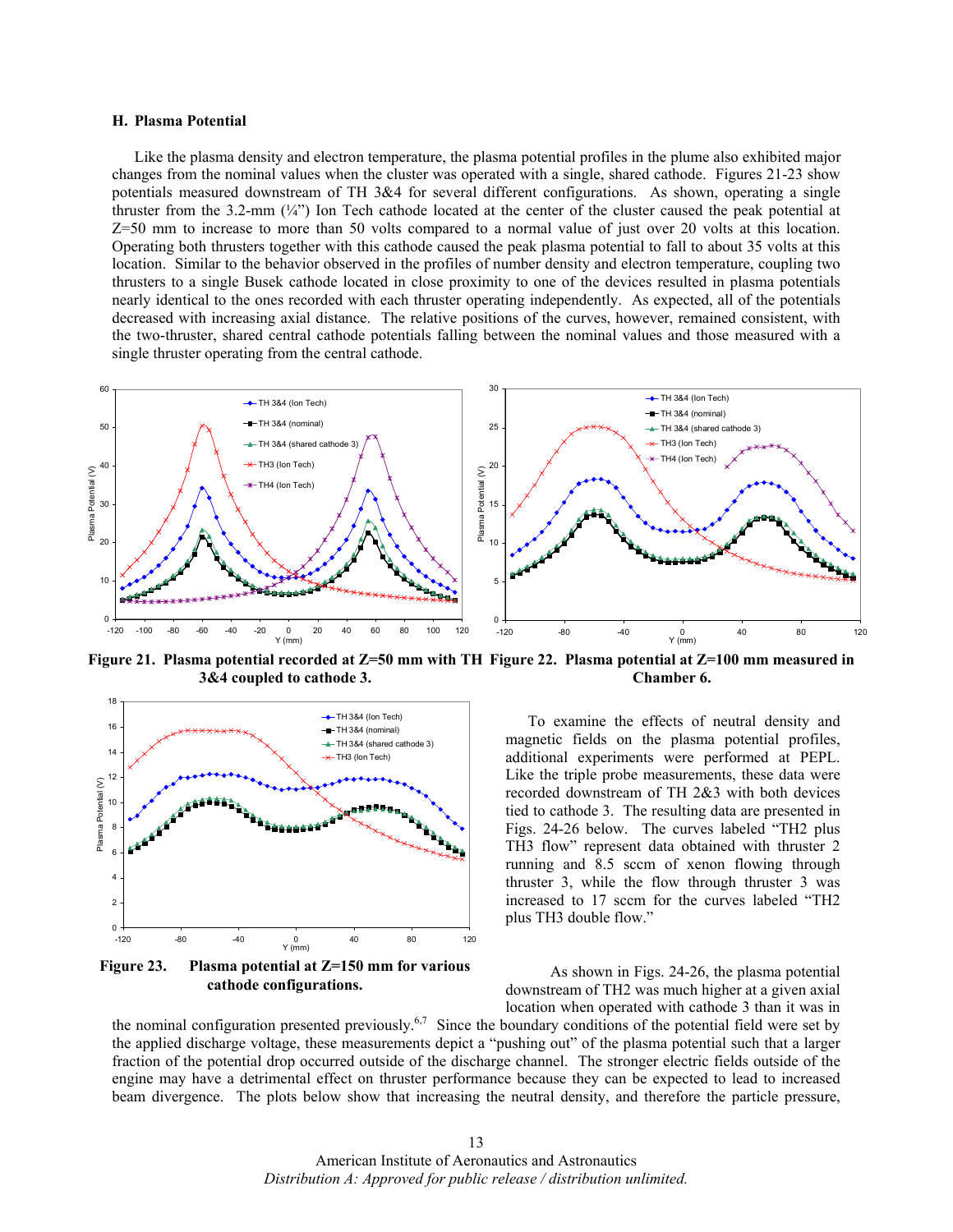between the anode and the cathode reduced the potential in the plume somewhat. Doubling the flow through thruster 3 caused a further reduction in the plasma potential, although the difference between the "flow" and "double flow" curves decreased as a function of distance. By about 170 mm downstream, the two curves became nearly indistinguishable from each other. Finally, compared to the data measured with 8.5 sccm flowing through TH3, energizing electromagnet 3 appeared to cause slight decreases in the plasma potential directly downstream of TH2 and increases in the potential directly downstream of the cathode. The magnitude of the change caused by the magnetic field, however, was relatively small and no definitive conclusions about this effect can be drawn from the collected data (see Section IV). As expected, operating both thrusters together caused the potential in the plume to fall to almost exactly the values measured in the nominal configuration. This behavior is explained in Section IV.



**Figure 24. Plasma potential data recorded 70 mm downstream of TH2 & TH3. Note the dramatic increase caused by operating a thruster from a distant cathode.** 



**Figure 25. Plasma potential measured 120 mm downstream of TH2 & TH3 for various cathode configurations. Note the significant reduction in plasma potential caused by adding neutral flow through TH3 (red trace) compared to the case where TH2 is operated with cathode 3 (green trace).**



**Figure 26. Plasma potential profiles recorded 170 mm downstream of TH2 and TH3 at PEPL.** 

# **IV. Analysis**

The data presented in the previous sections indicate that the plasma plume properties and basic operating characteristics of a Hall thruster are both influenced by the coupling between the anode and cathode. The most important parameters controlling this process are likely to be the distance between the electrodes and the properties of the medium in the inter-electrode gap. To provide a framework for discussing how these parameters affect the basic operation of the cluster, it is useful to consider the equivalent circuit diagram shown in Fig. 27. This is not meant to imply that the actual transport through the plasma plume is as simple as a purely resistive circuit, but it is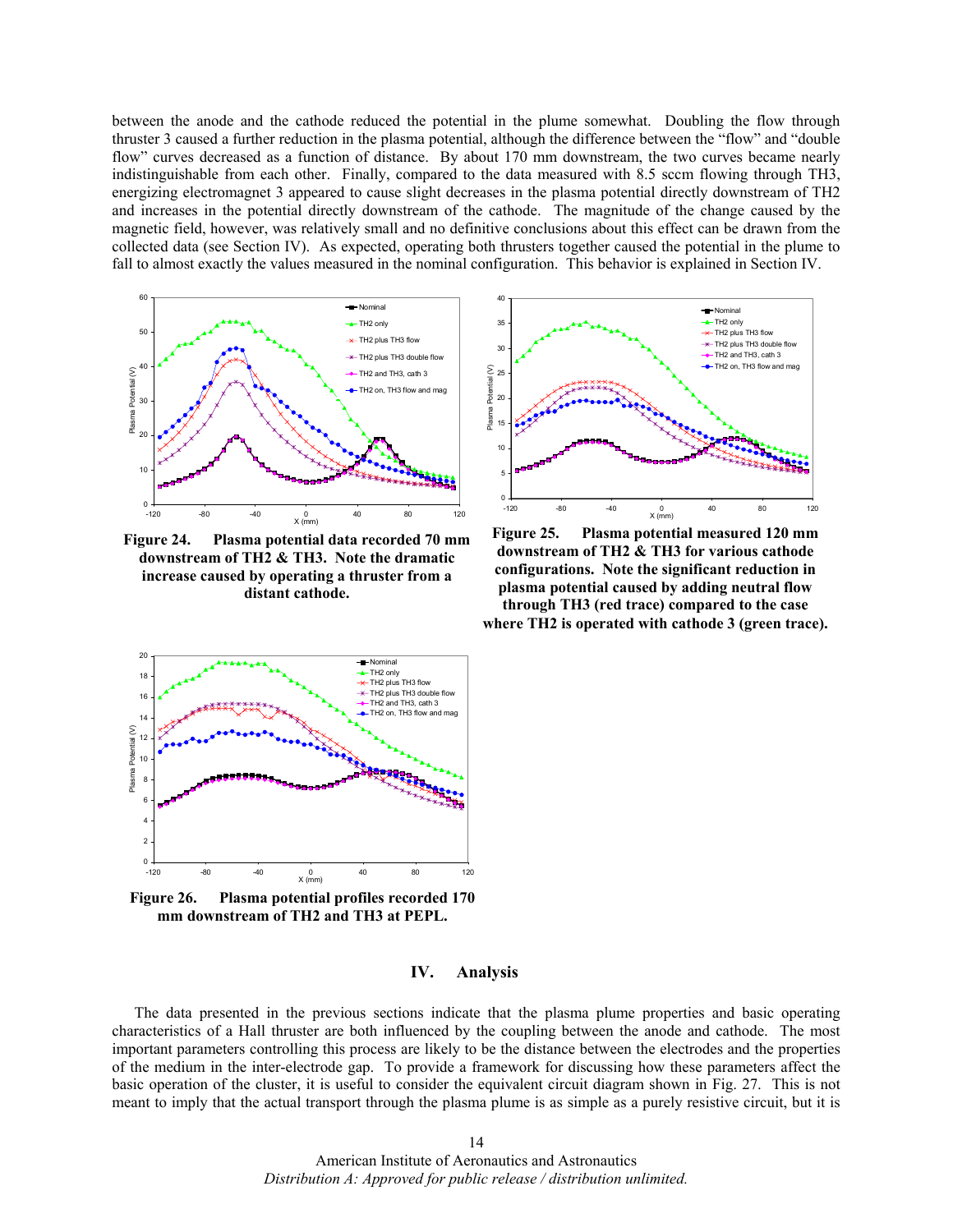useful as a qualitative illustration of where the main voltage drops occur in the plume. In this figure, location P is an arbitrary point in the plume where the plasma potential is measured. The other points are self-explanatory.



## **Figure 27. A simplified equivalent circuit illustrating the main locations of potential falls in the plume.**

Since the discharge voltage,  $V_{dis}$ , was set by the power supply and the cathode potential,  $V_{cath}$ , was observed to be nearly constant (to within a few volts) over the operating conditions of interest, the anode voltage, V<sub>anode</sub>, can also be considered constant to a first approximation. Referring to Fig. 27, the plasma potential can be written as Eqn. 5. This shows that the increase in plasma potential observed throughout the plume when a thruster was operated from a distant cathode is indicative of an increase in the effective "resistance" between the cathode and that point in the plume. From the data presented above, it can be concluded empirically that the resistance to electron transport is increased by increasing the distance between the thruster and neutralizer, while it is decreased by increasing the local neutral and plasma densities between the electrodes.

$$
\phi = \frac{R_{far}}{R_{far} + R_{near} + R_{\text{int }ernal}} V_{anode}
$$
\n(5)

The effect of cathode position and plume properties on the electron transport can be understood by first realizing that the main impediment to electron flow is the magnetic field. Even for the relatively low magnetic field strengths found in the far-field plume (less than 5 gauss), the electron Larmor radius is on the order of several millimeters for temperatures of a few electron volts. To cross the field lines and travel to the anode, the electrons therefore require elastic collisions with other particles. Considering this, it is easy to see that increasing the neutral density or ion density in the cathode region enhances the electron transport by increasing the target population for collisions. Moving the cathode farther away from the thruster, on the other hand, increases the resistance to electron flow by forcing the emitted particles to cross more field lines.

The qualitative description of cathode coupling effects given above can be improved upon by considering the factors influencing electron migration across a magnetic field. Based on the derivation given by Chen, the electron current across the magnetic field can be expressed by Eqn.  $6^{16}$  In this expression, v,  $\mu$ , and D represent the total electron collision frequency, electron mobility, and diffusion coefficient, respectively. The subscript ⊥ is a reminder that it is primarily the quantities perpendicular to the magnetic field that influence the cathode coupling process. As a first approximation, the last term in this expression involving the ExB and diamagnetic drifts can be neglected. It is also helpful to ignore the term involving the density gradient. This will be shown later to have very little effect on our understanding of the processes of interest. With these approximations, Eqn. 6 can be simplified and written as Eqn. 7.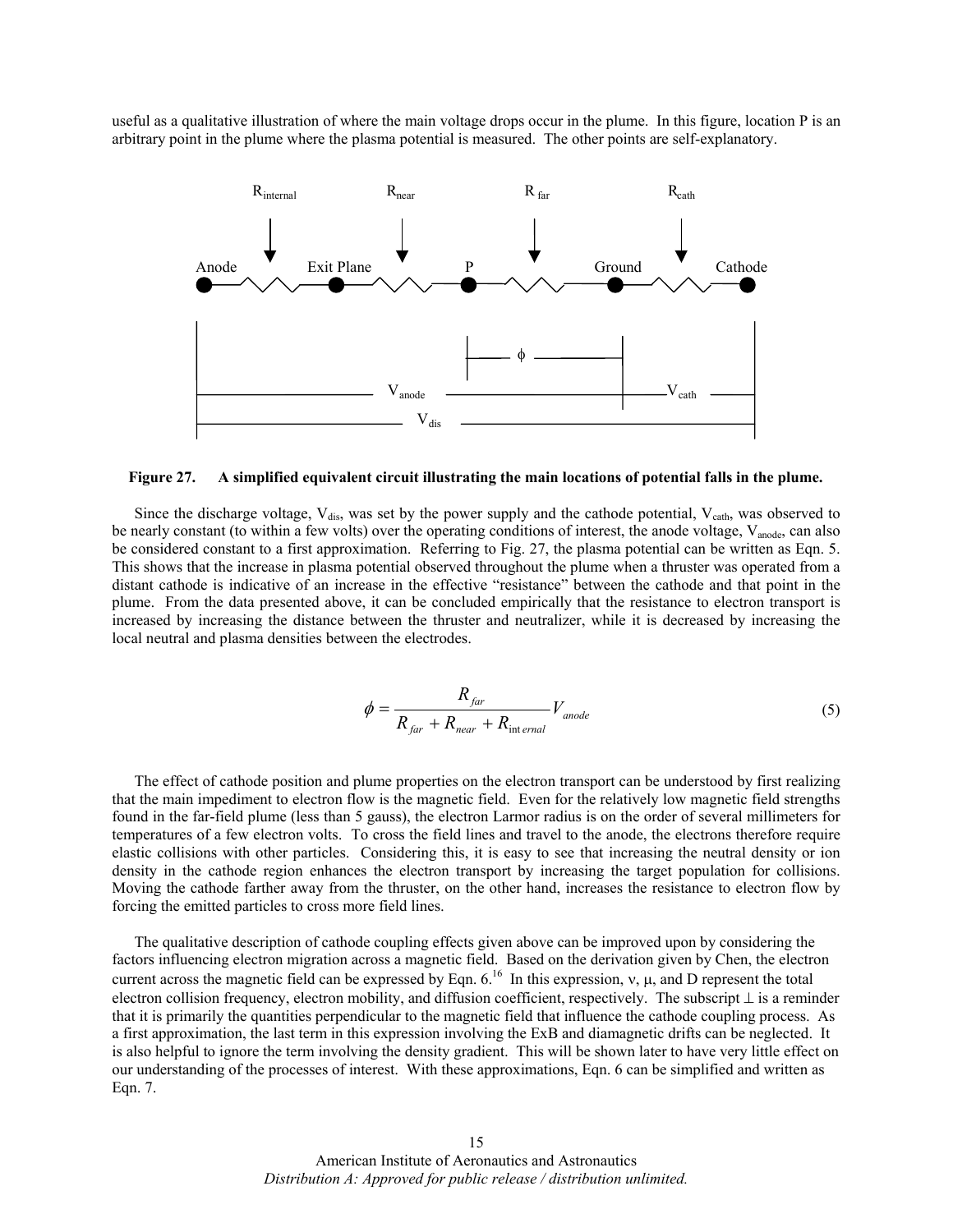$$
\overrightarrow{j_{e\perp}} = -n_e e v_{e\perp} = e \left[ -n_e \mu_\perp \overrightarrow{E} - D_\perp \nabla n_e + n_e \frac{\overrightarrow{V_{ExB}} + \overrightarrow{V_D}}{1 + \left(\frac{V}{\omega_c}\right)^2} \right]
$$
(6)

$$
\overrightarrow{j_{e\perp}} \approx -n_e e \mu_\perp \overrightarrow{E} \tag{7}
$$

Based on plume properties and discharge current measurements presented elsewhere,<sup>6</sup> it appears that the electron current to the thruster can be considered nearly constant regardless of the large changes in plasma potential, electron temperature, and electron density observed as a result of varying cathode configuration. This can be deduced by first noting that the discharge current measured with thruster 2 coupled to cathode 3 was only slightly higher than the one measured in the nominal configuration (see, for example, Fig. 8). Second, referring to previously published ion current density traces,<sup>6</sup> it can be seen that although the shape of the beam profile was changed during operation from a distant cathode, the total ion current exiting the thruster was comparable to the one measured during nominal operation. Since the total discharge current is the sum of both the ion and electron currents, these observations show that the electron current can be considered constant, at least to the low level of accuracy needed to deduce the expected trends from Eqn. 7.

Considering the necessary electron current to the thruster to be a constant, understanding the cathode coupling then reduces to a study of the factors that affect electron mobility. The electron mobility perpendicular to a magnetic field can be expressed by the classical relation given by Eqn. 8.<sup>16</sup> Even for relatively low magnetic field strengths, the electron cyclotron frequency is much larger than the collision frequency for the densities of interest in the Hall thruster plume. This allows the expression for electron mobility to be simplified by eliminating the collision term in the denominator and replacing the cyclotron frequency with the definition given by Eqn. 9. Combining this result with Eqn. 7 and approximating the electric field to be characterized by the voltage between the cathode and a point in the plume divided by the distance, L, to that point, leads to Eqn. 10.

$$
\mu_{\perp} = \frac{ve}{v^2 + \omega_c^2} \tag{8}
$$

$$
\omega_c \equiv \frac{eB}{m_e} \tag{9}
$$

$$
n_e \frac{m_e V}{B^2} \frac{\left(\phi + \left|V_{\text{cath}}\right|\right)}{L} \approx \text{const.}
$$
\n<sup>(10)</sup>

The derivation leading to Eqn. 10, although simplistic, provides a theoretical basis for understanding the behavior observed throughout this chapter as the cluster operating conditions were varied. For example, when TH2 was operated from cathode 3, L was increased compared to the nominal configuration and the plasma potential, φ, increased in response. When flow was added through TH3, the total electron collision frequency, ν, was increased in the vicinity of the cathode and the plasma potential in the plume decreased as predicted by Eqn. 10. Although this expression is based on far too many simple approximations to be of much use quantitatively, it does explain the trends in plasma potential that can be expected when the cathode position and plume properties near the cathode are varied. The behavior of the electron temperature can, in turn, be understood by realizing that interaction with the electric field is the main source of energy causing heating of the electrons as they flow toward the anode. It follows trivially that anything causing an elevation of the plasma potential in the plume should have a similar effect on the electron temperature, as seen in Figs. 18-20.

One aspect of the observed data that does not, at first glance, appear to be consistent with the trends expected based on Eqn. 10 is the behavior of the plume properties when the electromagnet of TH3 was turned on. According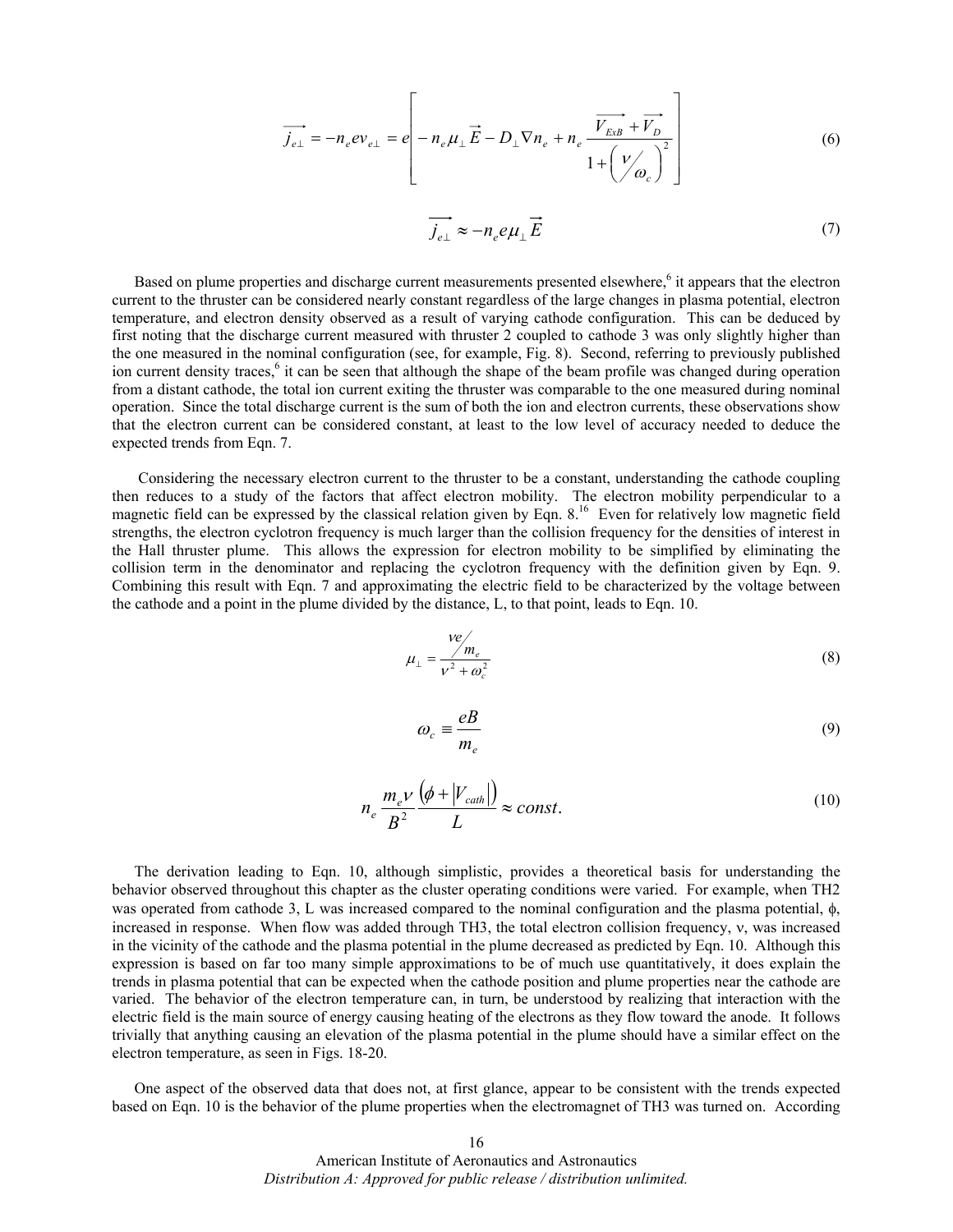to the arguments presented above, activating TH3's electromagnet while TH2 was running would be expected to cause a drastic increase in the plasma potential throughout the plume. The small magnitude of the change in plasma potential measured by the emissive probe in this configuration is believed to be a result of the location of the cathode with respect to TH 2&3. Referring to Fig. 2, it can be seen that electrons exiting cathode 3 do not need to cross directly in front of TH3 in order to reach TH2, i.e. electrons can flow nearly sideways to TH2 rather than flowing upward to cross the magnetic field lines directly downstream of TH3. Thus, energizing the electromagnet of TH3 does not necessarily cause a significant increase in the number of magnetic field lines that electrons from cathode 3 must cross en route to TH2. Further, since electrons are free to flow parallel to lines of force, it is conceivable that activating TH3's magnet could cause electrons to follow a slightly different path to TH2 without significantly changing the overall impedance through the plasma. This explanation is consistent with the behavior shown in Figs. 24-26 where activating the magnet caused a modest increase in the plasma potential directly downstream of TH3, which was not operating, and a similar decrease downstream of TH2.

Incidentally, the scaling shown in Eqn. 10 relates back to the justification for omitting the diffusion term from the electron transport equation (Eqn. 6). It has been shown that the diffusion coefficient perpendicular to B scales in a way that is very similar to the scaling of the electron mobility, i.e. it is proportional to the collision frequency and inversely proportional to the square of the perpendicular magnetic field.<sup>16</sup> Thus, the omission of diffusion due to density gradients in the above analysis does not seriously detract from our qualitative understanding of the factors affecting the cathode coupling process.

The changes in plasma properties observed downstream of TH2 as a function of the flow rate through TH3, and whether or not this thruster was operating, can be further illuminated by considering the collision phenomena in the plume. Since it can easily be shown that collisions with like particles do not contribute to electron transport across a magnetic field,<sup>16</sup> the elastic collision types that influence the cathode coupling process are electron-ion and electronneutral collisions. The characteristic frequencies of these collisions are given by Eqns. 11 and 12 while estimates of the Coulomb logarithm and electron-neutral cross section are given by Eqns. 13 and 14.<sup>17</sup>

$$
v_{ei} = 2.9 \times 10^{-12} n_e \ln(\Lambda) \left(\frac{k_b T_e}{e}\right)^{-3/2}
$$
 (11)

$$
V_{en} = \sigma_{en} n_n \sqrt{\frac{k_b T_e}{m_e}}
$$
 (12)

$$
\ln(\Lambda) \approx 23 - \frac{1}{2} \ln \left( \frac{10^{-6} n}{\left( k_b T_e / e \right)^3} \right)
$$
 (13)

$$
\sigma_{en} \approx 6.6 \times 10^{-19} \left\{ \frac{k_b T_e}{1 + \left(k_b T_e / 4e\right)^{1.6}} \right\}
$$
(14)

Looking first at collisions between electrons and neutrals, Eqn. 12 gives an estimated collision frequency of about  $6x10^3$  s<sup>-1</sup> for 2 eV electrons and a neutral density of  $5.2x10^{16}$  m<sup>-3</sup>. This density is based on the background population that would cause the measured pressure of  $1.1x10^{-6}$  Torr when just one thruster was running in the LVTF. When flow was added through thruster 3, the local neutral density was artificially increased and can be approximated at the exit plane according to Eqn. 15, which assumes that neutrals exit the device at the thermal speed. For a mass flow rate of 0.84 mg/s and a neutral temperature of 350 K, the estimated neutral density at the exit plane is about  $3.2 \times 10^{19}$  m<sup>-3</sup>. Taking the characteristic density to be about half of this value (to account for the rapid decrease caused by radial expansion), the electron-neutral collision frequency predicted by Eqn. 11 becomes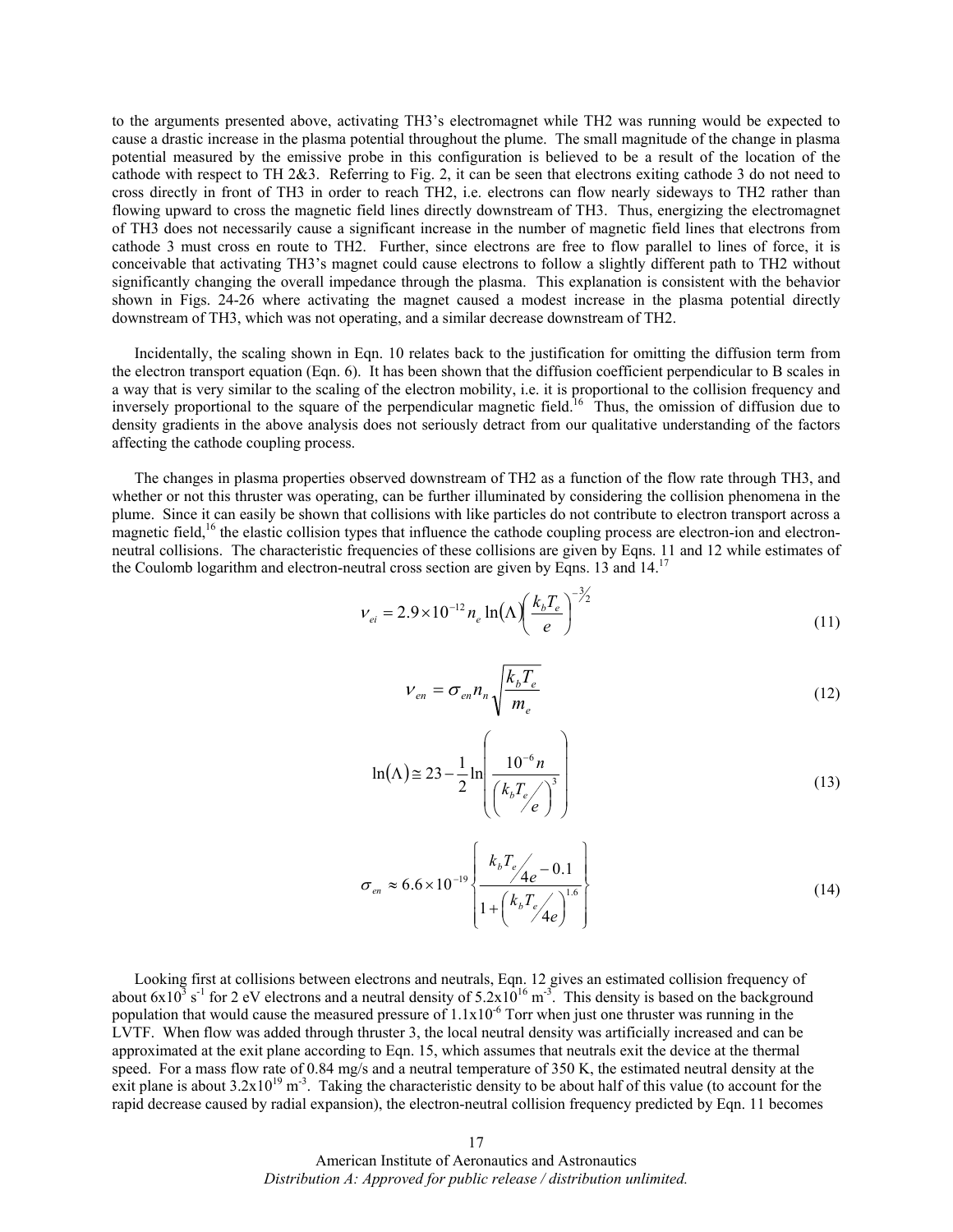$1.8x10<sup>6</sup>$  s<sup>-1</sup>. The differences in plume properties between operation of TH2 with cathode 3 and operation with flow through thruster 3 are thus the result of increasing the electron collision frequency by more than two orders of magnitude.

$$
n_n = \frac{\dot{m}}{m_i A_{exit} \sqrt{\frac{8k_b T_n}{\pi m_i}}}
$$
(15)

The electron-ion collision frequency is estimated by assuming a characteristic plasma density in the region between cathode 3 and thruster 2. When both TH2 and TH3 are operated together, the previously presented data show  $5x10^{17}$  m<sup>-3</sup> to be a reasonable estimate. According to Eqn. 11, this leads to an electron-ion collision frequency of approximately  $5x10^6$  s<sup>-1</sup>. This is a very interesting result because it is only about a factor of 3 higher than the estimate of the electron-neutral collision frequency given above, yet operation of thruster 3 (with cathode 3 shared) caused the plume properties to return to approximately the nominal values while just adding flow through thruster 3 caused much smaller changes. This implies that operating multiple thrusters enhances electron transport from the cathode in more ways than by simply increasing the electron collision rate and electron mobility. The mechanism by which electron transport is increased when multiple thrusters are running is not fully understood, but it may be due to a "virtual cathode" effect where the plume of one thruster acts as an electron source for another. In other words, when one thruster is operated from a distant cathode, all of the electrons reaching the anode must originate at the cathode and travel a relatively long distance to reach the anode. When a second thruster is operated in the area between the first thruster and the cathode, the plume electrons from the intermediate device serve as a second source of electrons for the other thruster. Although Kirchoff's laws dictate that all of the electron current must still flow through the hollow cathode, the electrons themselves do not have to travel nearly as far.

One final observation of note regarding the data presented in Section III is the apparent discrepancy between the results presented here and other published measurements. While the data presented here show very pronounced changes in plasma plume properties when a thruster is operated with a distant cathode, both Walker<sup>18</sup> and Zakharenkov, *et al*, <sup>19</sup> have found that Hall thrusters could be operated with cathodes placed several thruster diameters away with no apparent effect on performance. There are three obvious possibilities that may be considered to explain this. First, since thrust was not measured as part of the present investigation, one could hypothesize that the definitive changes in plasma potential, electron temperature, and plasma density profiles discussed above occurred without being accompanied by a change in performance. Second, since both Walker<sup>18</sup> and Zakharenkov, *et al.*,<sup>19</sup> studied larger thrusters, it might be reasonable to suppose that larger thrusters are in some way less sensitive to cathode location than the 200-watt engines studied here. Third, it is possible to hypothesize that there may be a particular design feature (not related to power level) that makes certain thrusters more or less sensitive to cathode position. The cause of the discrepancy between the results presented here and those from studies of larger thrusters is not readily apparent from the available data. It is deemed highly unlikely, however, that the rather dramatic changes in plume properties observed in this work could have occurred without a concurrent decline in performance. A parametric study to ascertain why some thrusters appear to be more sensitive to cathode position than others is therefore suggested as a potentially fruitful avenue for further exploration of the characteristics of Hall thruster clusters operating in a shared-cathode configuration.

# **V. Implications**

Having examined several of the factors that influence cathode coupling in the Hall thruster plume, it is natural to ask what implications this process has for design and operation of a cluster. Comparing the measurements presented previously for a cluster operating in a modular configuration to those presented in this paper, it is clear that designing a cluster intended for shared cathode operation presents several complications that are not present in the nominal configuration.<sup>6,7</sup> First, the basic operational characteristics of each thruster using a shared cathode depend on whether or not adjacent thrusters are running. This means that there are likely to be cases where a cluster will

<span id="page-17-0"></span> <sup>§</sup> Walker used the 5-kW P5 thruster, Zakharenkov, et al. used a cluster of three 1.5-kW D-55 anode layer thrusters.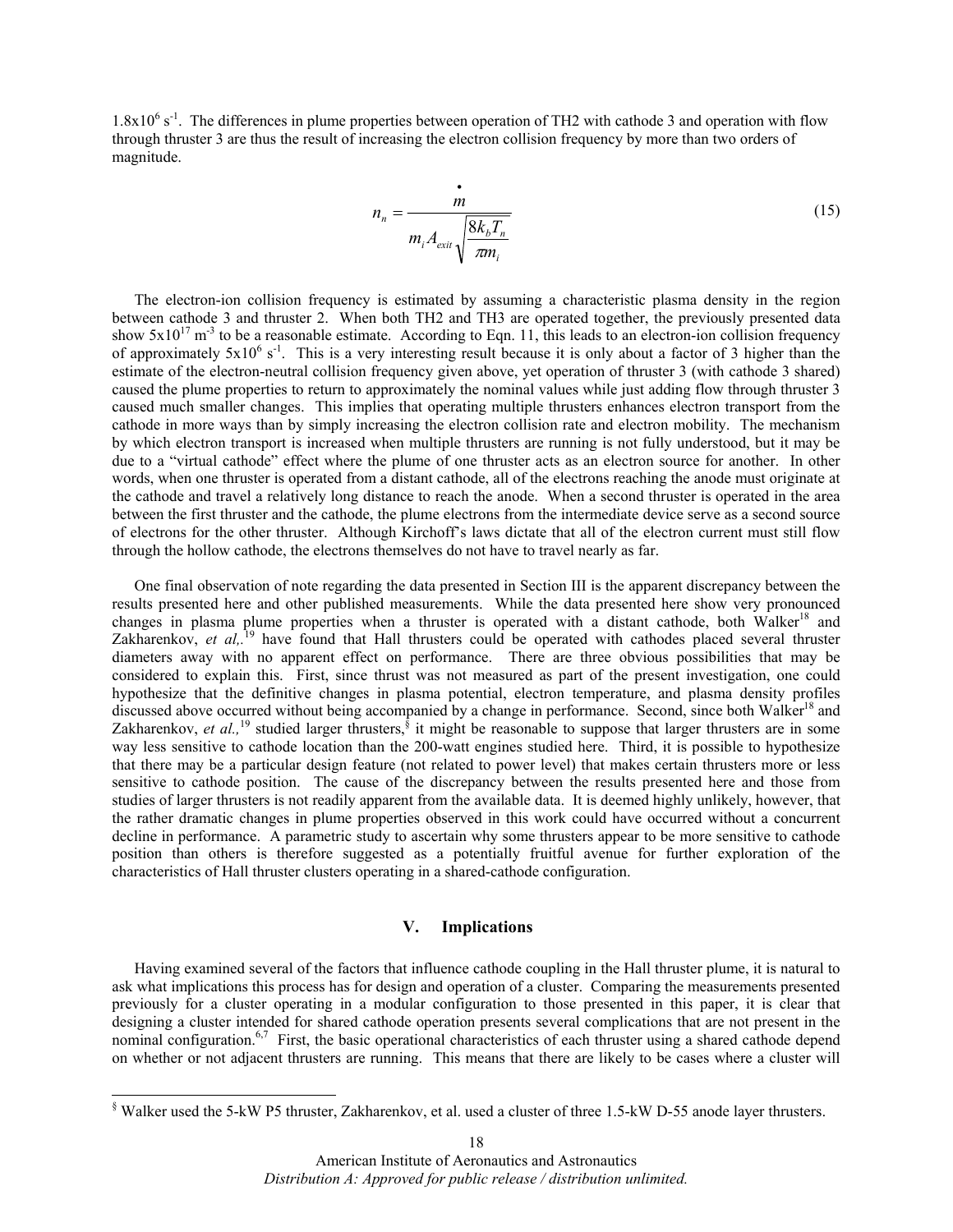perform well when all of the thrusters are running, but operation of a single thruster may result in poor performance due to an inability to efficiently couple the cathode to the plume. This could result in problems for missions that require variable power propulsion systems since operation of a single thruster, such as for station keeping maneuvers, may not be possible if the only available cathode is too far away. Additionally, a system that requires all of the thrusters to be operational to achieve peak performance of any individual engine is inherently vulnerable to single point failures, or at least disproportionate reductions in performance for failure of certain engines. For example, consider the case discussed throughout this chapter where both thrusters 2 and 3 were coupled to cathode 3. Failure of thruster 2 in this configuration would be expected to result in a 50% reduction in thrust with little or no effect on system efficiency or specific impulse because thruster 3 would still be capable of operating normally. Failure of thruster 3, on the other hand, would result in drastic reductions in system performance because thruster 2 would be incapable of proper operation without thruster 3 running. Obviously, operating multiple devices from a single cathode presents an especially difficult fault tolerance analysis for mission planners and, perhaps, particularly demanding reliability requirements for thruster manufacturers.

In addition to limitations on operational flexibility and fault tolerance, a cluster using a shared cathode presents difficulties for predicting the basic properties of the plume. As shown clearly by the data presented in Section III, the prediction methods used with success in the nominal (modular) configuration do not work when the basic operational characteristics of each thruster depend on the number of engines operating.<sup>6</sup> This means that a cluster using a shared cathode would need to be ground tested in every conceivable operating mode before it could be used in flight. This may be practical for low-power clusters, but for systems operating at hundreds of kilowatts there exists a very limited number of vacuum facilities capable of supporting full-power testing. Further, the need to test each operating mode individually with the shared cathode partially negates the advantages in development cost and system scalability that were cited as justification for considering a cluster rather than a single, monolithic thruster. For these reasons, the nominal mode discussed elsewhere is likely to be the preferred cluster configuration except, perhaps, in rare situations where the performance benefits associated with shared cathode operation are sufficiently compelling so as to overshadow the difficulties discussed above.<sup>6,7</sup>

# **VI. Conclusion**

An extensive array of thruster operating parameters and plasma plume properties have been measured for clusters operating in both a parallel configuration and, in another case, with multiple thrusters coupled to a single cathode. The results show that parallel operation tends to allow one cathode to dominate the discharge by emitting the majority of the required electron current. When multiple thrusters are operated in conjunction with a single cathode, however, plume measurements show pronounced differences in plume properties depending on the number of thrusters in operation. In particular, operating a thruster from a distant cathode rather than a local one has been shown to cause increases in plasma potential and electron temperature, as well as a decrease in plasma density, in the near-field plume. When multiple thrusters were operated with a single cathode, the key plume parameters returned to near normal level.

#### **Acknowledgments**

The authors wish to thank Dr. Mitat Birkan of the Air Force Office of Scientific Research and Dr. Ron Spores, formerly of the Air Force Research Laboratory, for financial support. A portion of this work was performed under the auspices of AFOSR Grant F49620-02-1-0051.

## **References**

1 Spores, R. A., Spanjers, G. G., Birkan, M., Lawrence, T.J., "Overview of the USAF Electric Propulsion Program," *Proceedings of the 37th AIAA Joint Propulsion Conference*, AIAA Paper No. 2001-3225, AIAA, Washington, DC, 2001. 2

Spanjers, G. G., Birkan, M. and Lawrence, T.J., "The USAF Electric Propulsion Research Program," *Proceedings of the 36th AIAA Joint Propulsion Conference*, AIAA Paper No. 2000-3146, AIAA, Washington, DC, 2000. 3

Beal, B. E., Gallimore, A. D., and Hargus, W. A., "Preliminary Plume Characterization of a Low-Power Hall Thruster Cluster," *Proceedings of the 38th AIAA Joint Propulsion Conference*, AIAA Paper No. 2002-4251, AIAA, Washington, DC, 2002. 4

Hargus, W. A., and Reed, G., "The Air Force Clustered Hall Thruster Program," *Proceedings of the 38th AIAA Joint Propulsion Conference*, AIAA Paper No. 2002-3678, AIAA, Washington, DC, 2002.

Beal, B. E., and Gallimore, A. D., "Energy Analysis of a Hall Thruster Cluster," *Proceedings of the 2003 International Electric Propulsion Conference*, IEPC Paper No. 2003-0035, Electric Rocket Propulsion Society, Santa Fe, NM, 2003.